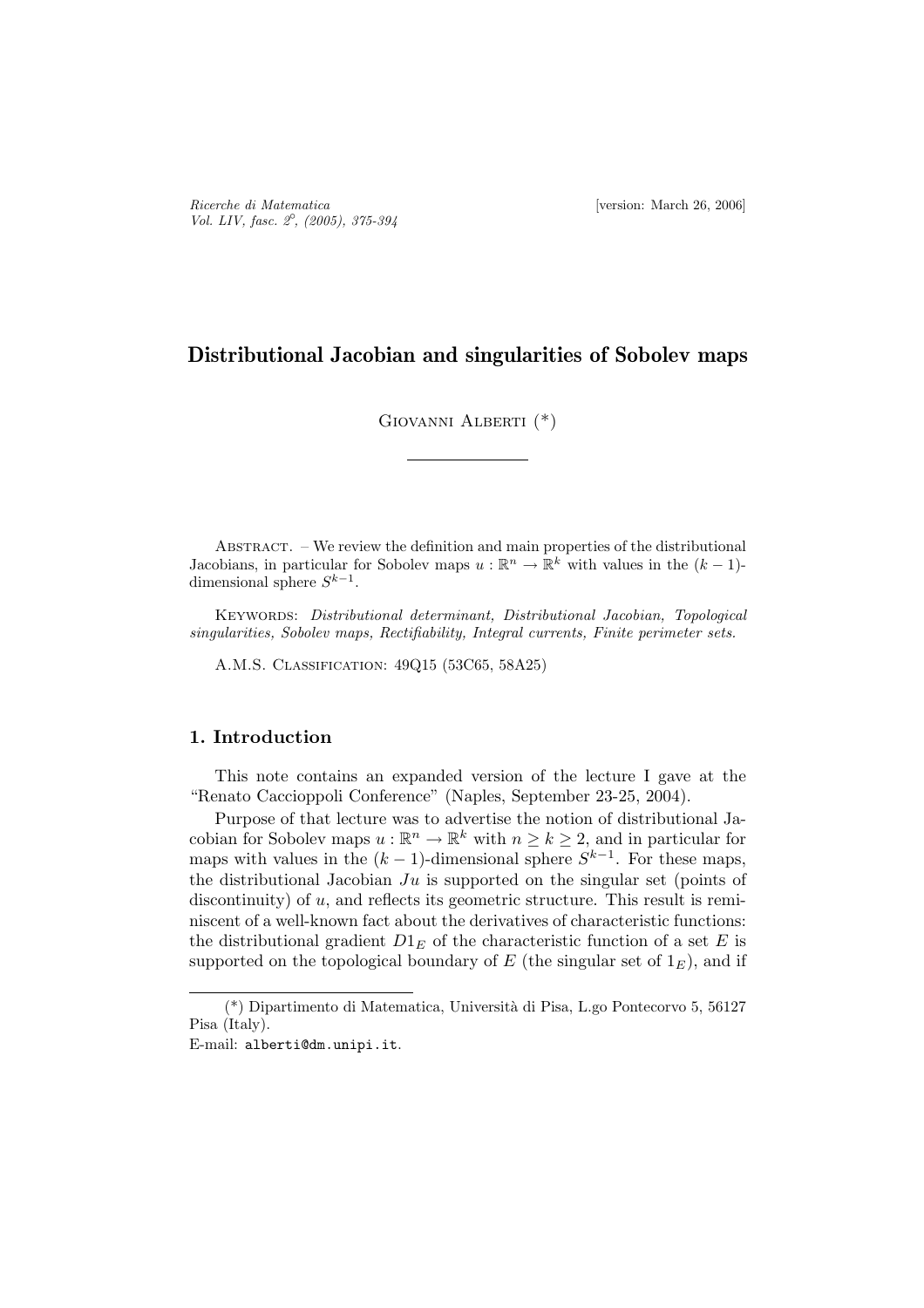the latter is sufficiently regular, then  $D1<sub>E</sub>$  is the product of the area measure on  $\partial E$  times the inner normal to  $\partial E$ . In a way,  $S^{k-1}$ -valued maps with bounded distributional Jacobian can be regarded as the vector-valued analogue of finite perimeter sets; this analogy will be the guideline for this presentation.

The notion of distributional Jacobian appears naturally in the study of variational problems for vector valued maps (and indeed, it has been discovered under different names by several authors). For maps  $u : \mathbb{R}^k \to \mathbb{R}^k$ , the distributional Jacobian is known as distributional determinant (see [5]), and has been widely studied in recent years in the context of semicontinuity problems for polyconvex integrands and their applications to nonlinear elasticity (see, e.g., [32], [20] and references therein). A similar notion was introduced in [10] to study the singularities of Sobolev and harmonic maps from the ball  $B^3$  into the sphere  $S^2$ .

More recently, it has been observed that the distrbutional Jacobian is related to the topological structure of the classes of Sobolev maps between manifolds. For instance, the triviality of  $Ju$  is a necessary condition – and sometimes also a sufficient one – for the approximation of  $u$  by smooth maps (see [15], [35], [34], and references therein). For maps u with values in the circle  $S^1$ , the triviality of  $Ju$  is a necessary and sufficient condition for the existence of a lifting of u, that is, a real function  $\theta$  in the same Sobolev class as u which satisfies  $u = \exp(i\theta)$  (see [7], [8], [9]). Last but not least, the distributional Jacobian has been successfully used as a tool for tracking energy concentration of minimizers of functionals of Ginzburg-Landau type (cf. [29]), in particular in the variational approach proposed in [28], [3] (see [1] for an informal presentation of some of these results).

#### 2. BV functions and finite perimeter sets

Finite perimeter sets provide a class of generalized boundaries which is large enough to have good compactness properties, hence fitting the framework of the direct method of the Calculus of Variations. The theory was first developed in the 50's by Caccioppoli [11] and De Giorgi [13], [14]. Few years later, the theory of integral currents developed by Federer and Fleming [19] provided a class of generalized (oriented) surfaces of arbitrary dimension and codimension with similar compactness properties.

In this section I just recall the basic definitions and results concerning the theory of BV functions and finite perimeter sets. For the sake of simplicity, I consider only functions defined on the euclidean space  $\mathbb{R}^n$  (for more details, see [4], [16], [22]).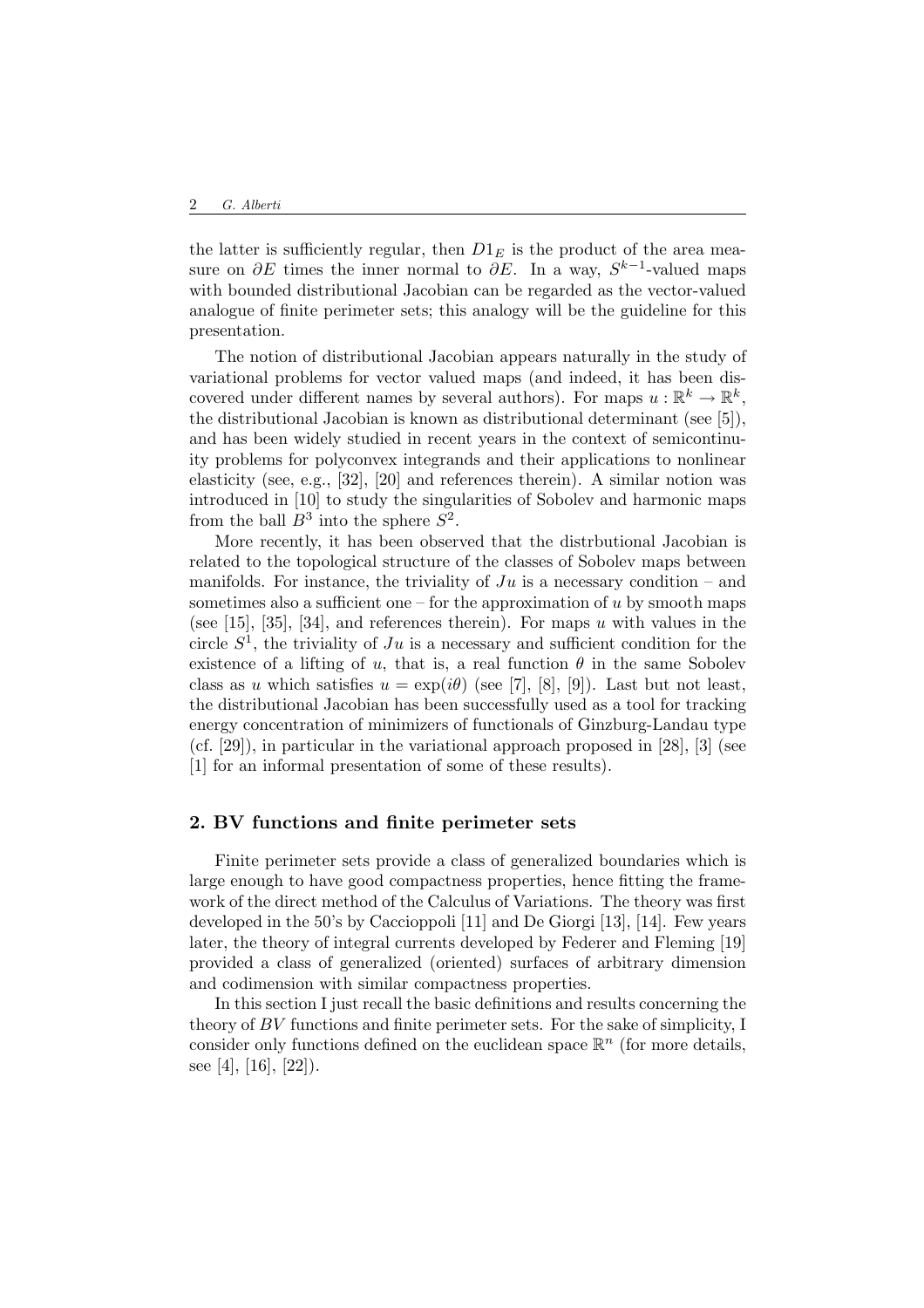## 2.1 – Functions of bounded variation

According to the current definition (cf. [4], Sect. 3.1, [16], Sect. 5.1), the space  $BV(\mathbb{R}^n)$  of functions of bounded variations on  $\mathbb{R}^n$  consists of all  $u \in L^1(\mathbb{R}^n)$  whose *distributional gradient*  $Du$  is (represented by) a bounded measure on  $\mathbb{R}^n$  with values in  $\mathbb{R}^n$ .<sup>1</sup> This means that there exists a vector measure, denoted by  $Du$ , which satisfies

$$
\int_{\mathbb{R}^n} \phi \cdot Du = -\int_{\mathbb{R}^n} u \operatorname{div} \phi \tag{2.1}
$$

for every smooth vector-field  $\phi : \mathbb{R}^n \to \mathbb{R}^n$  with compact support.<sup>2</sup> The mass of the vector measure  $Du$  is then given by

$$
||Du|| = \int_{\mathbb{R}^n} |Du| = \sup_{|\phi| \le 1} \int_{\mathbb{R}^n} u \operatorname{div} \phi . \tag{2.2}
$$

The space  $BV(\mathbb{R}^n)$ , endowed with the norm  $||u||_{BV} := ||u||_1 + ||Du||$ , is a non-separable Banach space.

### 2.2 – Remarks

(i) The relevance of the space  $BV(\mathbb{R}^n)$  lies in the following compactness property, which allows to apply the direct method of the Calculus of Variations and prove the existence of minimizers in BV for a large class of variational problems: let  $(u_h)$  be a sequence of functions in  $BV(\mathbb{R}^n)$  with uniformly bounded BV -norms and uniformly bounded supports; then, upon extraction of a subsequence,  $u_h$  converge in the  $L^1$ -norm to some  $u \in BV(\mathbb{R}^n)$ , while the derivatives  $Du_n$  converge to  $Du$  in the sense of measures.<sup>3</sup> The latter property implies in addition that  $||Du|| \leq \liminf ||Du_h||$ .

<sup>&</sup>lt;sup>1</sup>By 'measure' we mean a  $\sigma$ -additive measure on Borel sets. Every measure  $\lambda$  with values in  $\mathbb{R}^n$  can be written as  $\lambda = f\mu$  where  $\mu$  is a positive measure and f is a vector valued function, that is,  $\lambda(E) := \int_E f d\mu$  for every Borel set E. The function f is the Radon-Nikodym derivative of  $\lambda$  w.r.t.  $\mu$ . There exists a unique positive measure  $\mu$  such that  $|f| = 1$   $\mu$ -a.e.; this measure is called total variation of  $\lambda$ , and denoted by  $|\lambda|$ .

<sup>&</sup>lt;sup>2</sup>The integral at the left-hand side of (2.1) should be understood as  $\int \phi \cdot f d\mu$ , where  $Du = fu$  is the decomposition described in footnote 1, and the dot ( $\cdot$ ) stands for the scalar product in  $\mathbb{R}^n$ . The measure in the integral at the right-hand side of  $(2.1)$  is the Lebesgue measure  $\mathscr{L}^n$ .

<sup>&</sup>lt;sup>3</sup>The existence of a convergent subsequence follows by the fact that  $BV(\Omega)$  embeds compactly in  $L^1(\Omega)$  for every bounded open set  $\Omega$ . The rest of the statement follows by the compactness of the unit closed ball of measures with respect to the weak\* topology induced by the duality with continuous functions (Banach-Alaoglu theorem).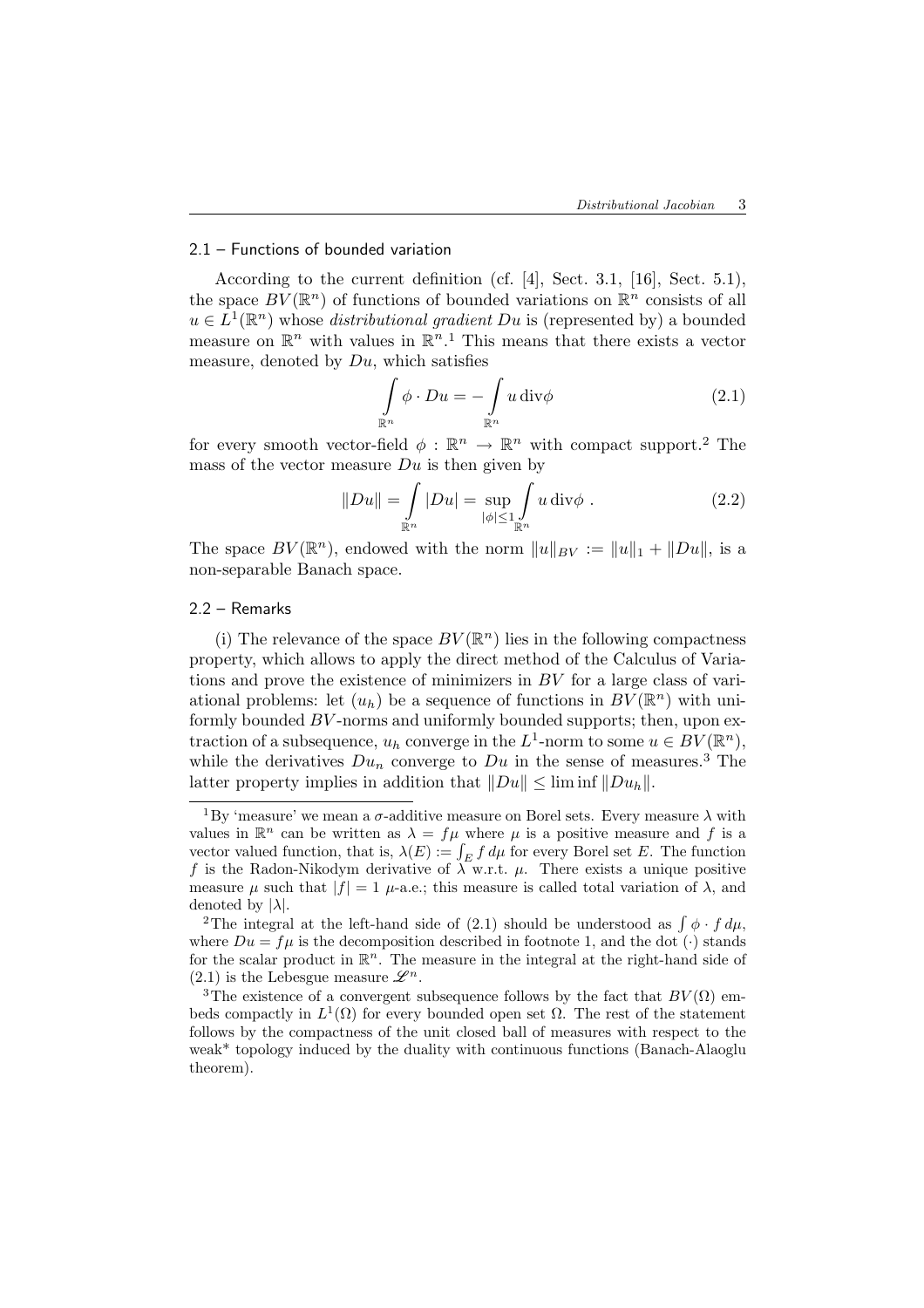(ii) The space  $BV(\mathbb{R}^n)$  can be equivalently defined as the space of all functions u in  $L^1(\mathbb{R}^n)$  such that the supremum in (2.2) is finite (cf. [22], Definition 1.1; see also the historical note in [4], Sect. 3.12). Note that the space  $BV(\mathbb{R})$  does not agree with the classical space of functions of bounded variation of one variable.

#### 2.3 – Finite perimeter sets

A Borel set E contained in  $\mathbb{R}^n$  is a set with *finite perimeter*, or a Caccioppoli set, if the characteristic function  $1_E$  belongs to  $BV(\mathbb{R}^n)$  (cf. [16], Sect. 5.2). We call *perimeter* of  $E$  the number

$$
Per(E) := ||D1_E|| = \int_{\mathbb{R}^n} |D1_E|.
$$

#### 2.4 – Why 'perimeter'?

The reason for calling perimeter the mass of the measure  $D1<sub>E</sub>$  can be understood by computing the distributional derivative  $D1<sub>E</sub>$  when E is a bounded set with smooth boundary. In this case, the divergence theorem states that for every vector-field  $\phi$  on  $\mathbb{R}^n$  there holds

$$
\int_{\partial E} \phi \cdot \nu_E = \int_E \text{div}\phi \tag{2.3}
$$

where  $\nu_E$  is the *inner normal* to the boundary of E, and the measure underlying the first integral is the area measure on  $\partial E$ , or, more precisely, the  $(n-1)$ -dimensional Hausdorff measure  $\mathcal{H}^{n-1}$ . In view of  $(2.1)$ , formula (2.3) means that  $D1<sub>E</sub>$  is the restriction of the positive measure  $\mathscr{H}^{n-1}$  to the set  $\partial E$ , multiplied by the vector density  $\nu_E$ , that is,

$$
D1_E = \nu_E \cdot \mathcal{H}^{n-1} \sqcup \partial E \ . \tag{2.4}
$$

In particular  $|D1_E|$  is the restriction of  $\mathscr{H}^{n-1}$  to the boundary of E, and

$$
\operatorname{Per}(E) = \|D1_E\| = \mathcal{H}^{n-1}(\partial E) . \tag{2.5}
$$

The use of the term 'perimeter' is thus justified.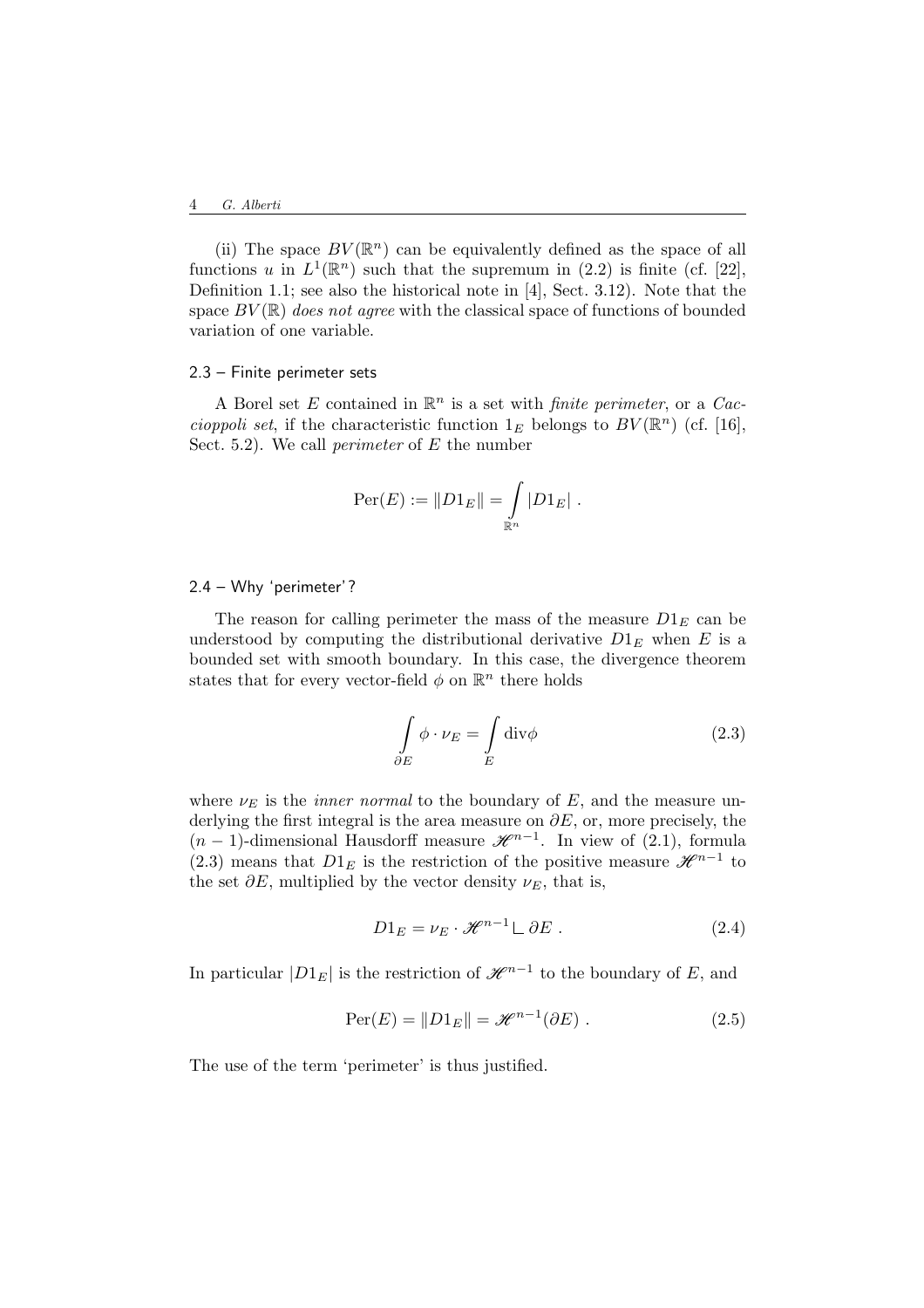# 2.5 – Remarks

(i) The compactness result for  $BV$  functions described in Remark 2.2(i) applies in particular to finite perimeter sets: let  $(E_h)$  be a sequence of sets with uniformly bounded perimeters, contained in a fixed bounded subset of  $\mathbb{R}^n$ ; then, upon extraction of a subsequence, the sets  $E_h$  converge in the L<sup>1</sup>-distance to a finite perimeter set E (that is,  $\mathscr{L}^n(E \triangle E_h) \to 0$ ) and  $Per(E) \leq \liminf Per(E_h)$ . This result can be used to prove the existence of sets with minimal perimeter, thus providing a possible (weak) solution to the Plateau problem for surfaces with codimension one.

(ii) Many variants of the definition of finite perimeter sets are currently in use, all differing by minor details (cf. [4], Sect. 3.3, and [22], Chap. 1).

(iii) According to [11], a set E is of finite perimeter if it can be approximated in the  $L^1$ -distance by a sequence of smooth sets with bounded perimeters. This definition is equivalent to the one in §2.3.

### 2.6 – Essential boundary

Formula (2.5) hold for sets with smooth and even Lipschitz boundary, but not for all sets of finite perimeter. Take indeed a countable dense set E in  $\mathbb{R}^n$ : the characteristic function  $1_E$  agrees almost everywhere with the constant function 0, and therefore its distributional derivative is 0, while  $\partial E$  is the entire  $\mathbb{R}^n$ .

However, formula  $(2.5)$  hold for any finite perimeter set E provided that the topological boundary  $\partial E$  is replaced by the *essential boundary*  $\partial_* E$ , namely the complement of the set of all points x where the density<sup>4</sup> of  $E$ exists and is either 1 or 0. In particular,  $\partial_* E$ , unlike  $\partial E$ , is always  $\mathscr{H}^{n-1}$ finite, and therefore its Hausdorff dimension is at most  $n - 1$ .

In fact there holds more,  $\partial_* E$  is  $(n-1)$ -rectifiable, which means that it can be covered by countably many hypersurfaces of class  $C^1$ , except for an  $\mathscr{H}^{n-1}$ -negligible subset.<sup>5</sup> This result is important because it shows that the essential boundary shares some of the properties of smooth boundaries; in particular it admits an inner normal and a tangent space at  $\mathscr{H}^{n-1}$ -almost every point, in a suitable approximate sense.

<sup>&</sup>lt;sup>4</sup>Namely, the limit as  $r \to 0$  of the ratio  $\mathscr{L}^n(E \cap B(x,r))/\mathscr{L}^n(B(x,r))$ .

<sup>5</sup>This result is due to Federer [17] and De Giorgi [14]. More precisely, the latter proved the rectifiability of the *reduced boundary* of  $E$ , which the former had shown to agree with the essential boundary up to an  $\mathscr{H}^{n-1}$ -negligible subset. Note that the usual definition of rectifiability in Geometric Measure Theory (see [36], [18]), although equivalent to this one, looks quite different.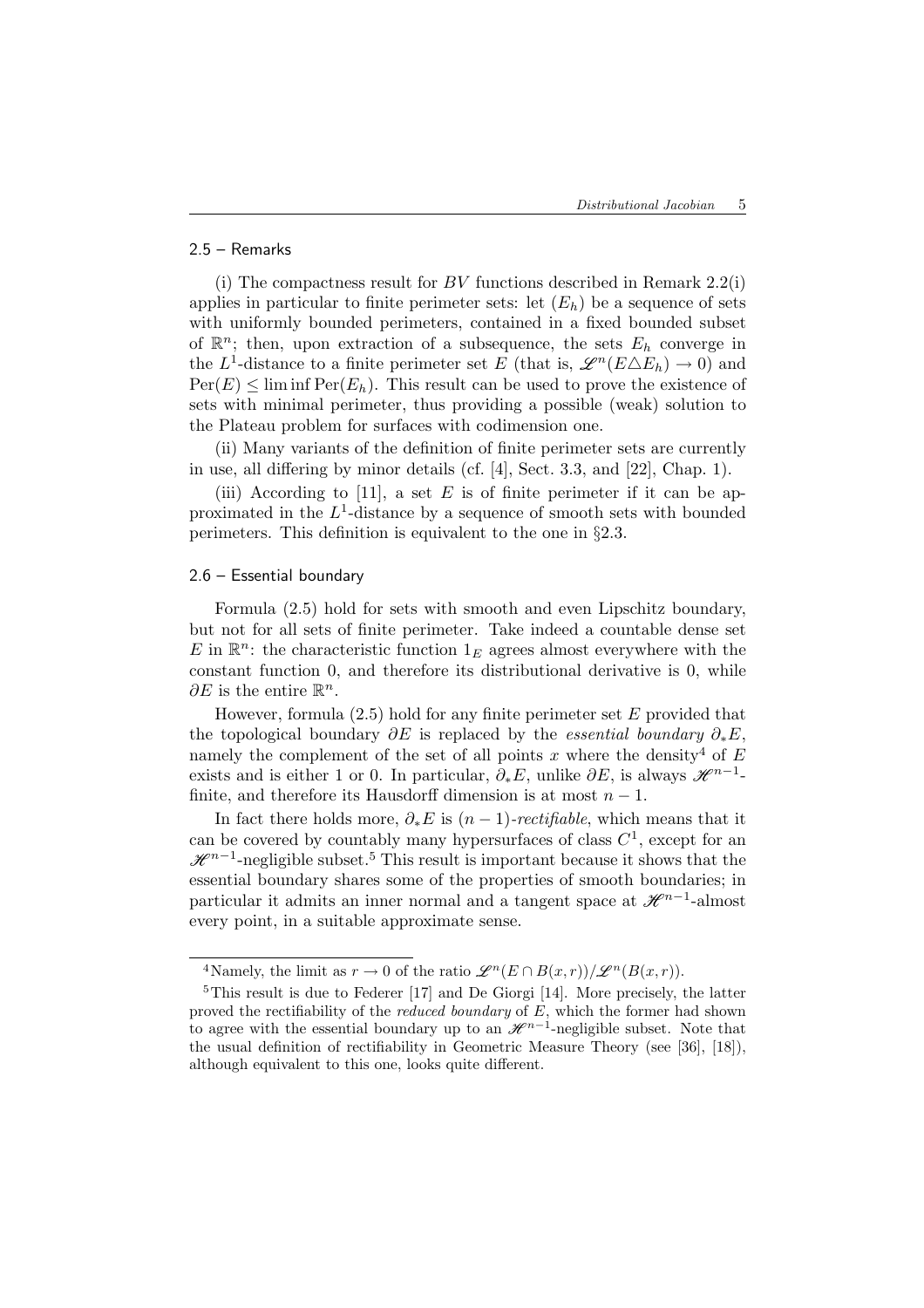# 3. Distributional Jacobian

In this section I briefly recall the notion of distributional Jacobian for Sobolev maps. The general definition can only be written using the language of k-forms. However, I also include alternative definitions for the special cases  $n = k$  and  $n = 3$ ,  $k = 2$ , where no multilinear algebra is needed.

In the following, n, k are fixed integers with  $n \geq k \geq 2$ .

## 3.1 – Jacobian of smooth maps

The differential of a function  $v : \mathbb{R}^n \to \mathbb{R}$  of class  $C^1$  is the 1-form

$$
dv := \sum_{j=1}^{n} \frac{\partial v}{\partial x_j} dx_j.
$$

The Jacobian of a map  $u : \mathbb{R}^n \to \mathbb{R}^k$  of class  $C^1$ , is the wedge-product of the differentials of its components  $u_1, \ldots, u_k$ , that is, the k-form

$$
Ju := du_1 \wedge \ldots \wedge du_k \ . \tag{3.1}
$$

3.2 – Special cases

For maps  $u : \mathbb{R}^k \to \mathbb{R}^k$ , the Jacobian is a k-form on  $\mathbb{R}^k$ , and identifying k-forms with scalar functions we get  $6$ 

$$
Ju := \det(\nabla u) . \tag{3.2}
$$

For maps  $u : \mathbb{R}^3 \to \mathbb{R}^2$ , the Jacobian Ju can be identified with the vector product

$$
Ju := \nabla u_1 \times \nabla u_2 ; \qquad (3.3)
$$

this means that  $Ju$  is a 2-form on  $\mathbb{R}^3$  whose coefficients agree (up to a certain change of sign) with those of the vector  $\nabla u_1 \times \nabla u_2$ . This identification will be made clear in Remark 4.7(i).

<sup>&</sup>lt;sup>6</sup>Note that, contrary to the common definition of Jacobian determinant,  $Ju$  is not  $|\det(\nabla u)|.$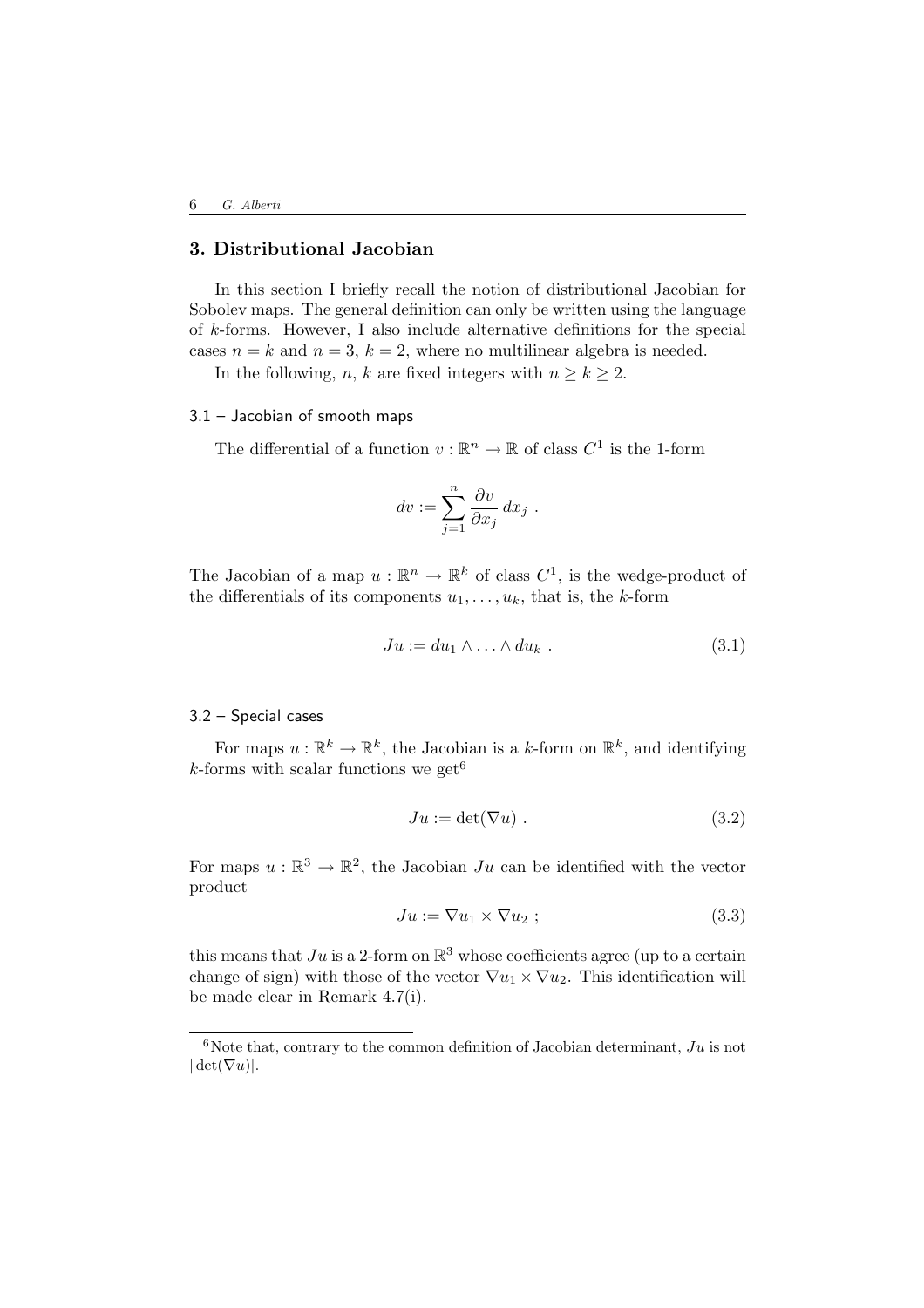# 3.3 – Jacobian of Sobolev maps, I

Definition (3.1) makes sense even for maps of class  $W^{1,k}$  because the product of k-functions in  $L^k$  (the differentials  $du_i$ ) is a well defined function in  $L^1$ . More precisely, formula (3.1) defines a *continuous* nonlinear operator J from  $W^{\overline{1},k}(\mathbb{R}^n;\mathbb{R}^k)$  into the space  $L^1(\mathbb{R}^n;\wedge^k \mathbb{R}^n)$  of k-forms with  $L^1$ -coefficients. By the density of smooth maps in  $W^{1,k}$ , J turns out to be the (unique!) continuous extension of the Jacobian operator for maps of class  $C^1$ .

However, definition (3.1) does not make sense for maps in  $W^{1,p}$  with  $p < k$  because the product of k functions in  $L^p$  with  $p < k$  is not welldefined in any reasonable function space, not even distributions. In the next paragraph we write the  $Ju$  in a different form, which paves the way to a well-posed definition of Jacobians for bounded maps in  $W^{1,k-1}$ .

### 3.4 – A fundamental identity

Let  $u : \mathbb{R}^n \to \mathbb{R}^k$  be a map of class  $C^2$ . A simple computation gives

$$
Ju = \frac{1}{k}d\left[\sum_{i=1}^{k}(-1)^{i-1}u_i\,\widehat{du}_i\right],\tag{3.4}
$$

where  $\widehat{du_i}$  stands for the wedge-product of all  $du_j$  with  $j \neq i$ .

For  $n = 3$  and  $k = 2$ , formula (3.4) can be written as

$$
\nabla u_1 \times \nabla u_2 = \nabla \times \frac{1}{2} (u_1 \nabla u_2 - u_2 \nabla u_1) , \qquad (3.5)
$$

while for  $n = k = 2$  it becomes

$$
\det(\nabla u) = \frac{1}{2} \frac{\partial}{\partial x_1} \left( u_1 \frac{\partial u_2}{\partial x_2} - u_2 \frac{\partial u_1}{\partial x_2} \right) + \frac{1}{2} \frac{\partial}{\partial x_2} \left( u_2 \frac{\partial u_1}{\partial x_1} - u_1 \frac{\partial u_2}{\partial x_1} \right) . \tag{3.6}
$$

The analogue of (3.6) for  $n = k > 2$  is slightly more involved.

#### 3.5 – Jacobian of Sobolev maps, II

Consider the right-hand side of (3.4) when u is a map of class  $L^{\infty} \cap$  $W^{1,k-1}$ :  $\tilde{d}u_i$  is the product of  $k-1$  functions (1-forms) in  $L^{k-1}$  and therefore belongs to  $L^1$ , and since  $u_i$  belongs to  $L^{\infty}$ , then  $u_i \hat{d}u_i$  belongs to  $L^1$ , too. Hence the sum within brackets in  $(3.4)$  belongs to  $L<sup>1</sup>$ , and its differential is a well-defined distribution (recall that the differential is a linear operator).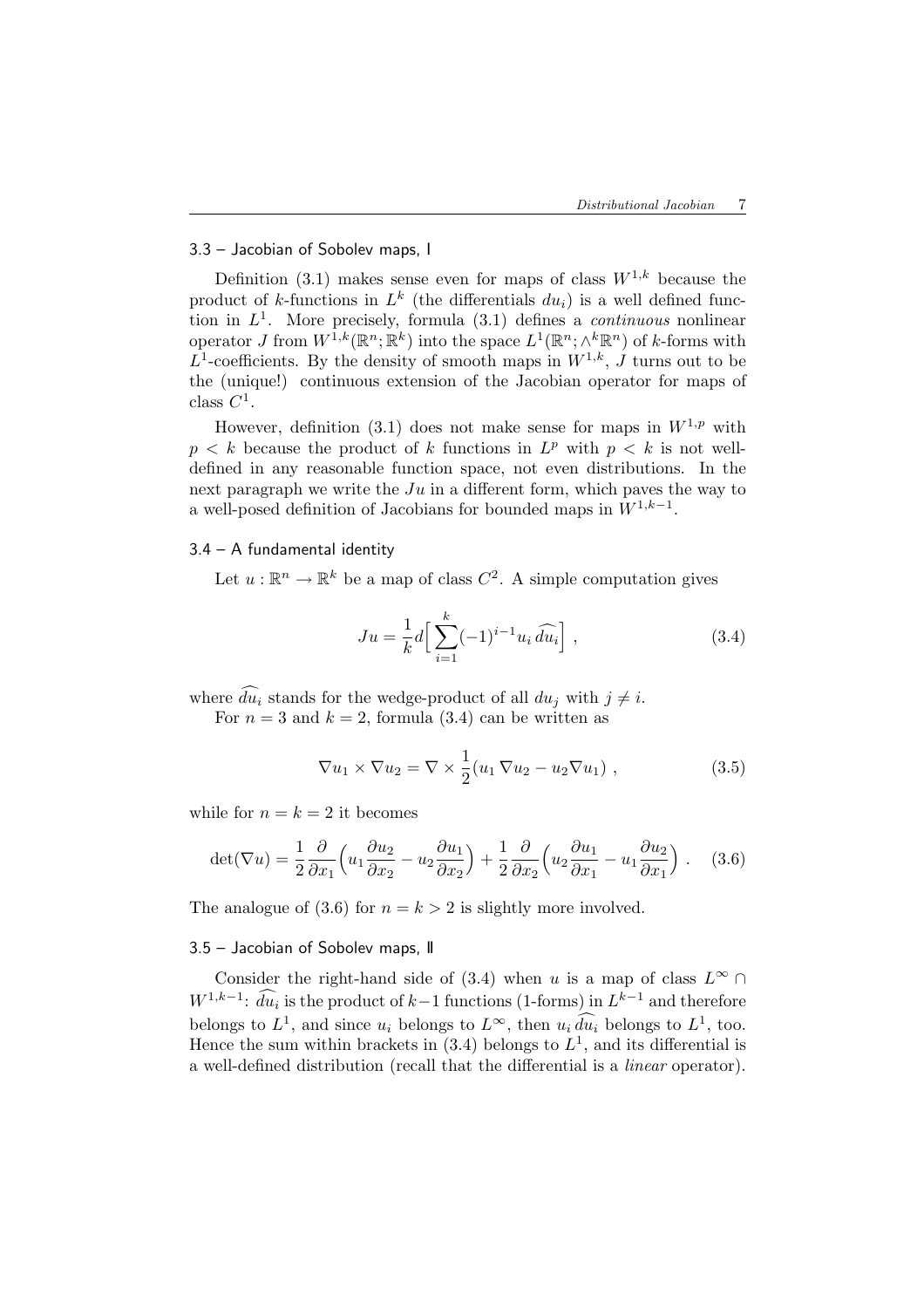Following [27], for every  $u \in L^{\infty} \cap W^{1,k-1}(\mathbb{R}^n;\mathbb{R}^k)$ , we call *distributional* Jacobian of u the distribution at the right-hand side of (3.4), and we denote it by  $Ju$ . Clearly, this definition extends to maps which are locally of class  $L^{\infty} \cap W^{1,k-1}$ . For bounded maps in  $W^{1,1}(\mathbb{R}^3; \mathbb{R}^2)$  and in  $W^{1,1}(\mathbb{R}^2; \mathbb{R}^2)$ , the distributional Jacobian can be alternatively defined as the distribution at the right-hand side of (3.5) and (3.6), respectively.

It is easy to show that  $J$  is a continuous nonlinear operator from  $L^{\infty} \cap W^{1,k-1}$  into the space of k-forms with coefficients in the space of distributions. More precisely, given a sequence of uniformly bounded maps  $u_h$  which converge to u in  $W^{1,k-1}$ , then  $Ju_h$  converge to  $Ju$  in the sense of distributions.

### 3.6 – Remarks

(i) The 'pointwise' and the distributional Jacobian, defined respectively in §3.1 and §3.5, agree for maps of class  $C^2$ , and equality carries over by continuity to all maps of class  $L^{\infty} \cap W^{1,k}$ . However, equality does not hold in general: for  $u(x) := x/|x|$  the distributional Jacobian is a Dirac mass at the origin, while  $\det(\nabla u(x)) = 0$  for every  $x \neq 0$  (see §4.2).

(ii) If the distributional Jacobian  $Ju$  is a measure, then the Radon-Nikodym derivative w.r.t. the Lebesgue measure agrees a.e. with the pointwise Jacobian. This was proved in [31] for  $n = k$ ; the case  $n > k$  follows by a suitable dimension-reduction argument.

(iii) The distributional Jacobian is continuous also with respect to the weak convergence: given a sequence of uniformly bounded maps  $u_h$  which converge weakly to u in  $W^{1,p}$  for some  $p > k - 1$ , then  $Ju<sub>h</sub>$  converge to  $Ju$ in the sense of distributions.

(iv) For every  $m < p$ , the operator  $u \mapsto M(\nabla u)$ , where M is the determinant of a fixed  $m \times m$  minor of the matrix  $\nabla u$ , is sequentially continuous from  $W^{1,p}$  to  $L^{p/m}$ , where both spaces are endowed with the corresponding weak topologies. This fact has an important consequence in the Calculus of Variations: a functional of the form  $F(u) := \int f(\nabla u)$  is sequentially weakly lower-semicontinuous whenever  $f$  is polyconvex, that is, when  $f$  can be written as a convex functions of the minors  $M(\nabla u)$  (cf. [12], Chap. 4).

(v) It can be shown that the Jacobian operator does not admit any continuous extension to  $L^{\infty} \cap W^{1,p}$  for  $p < k-1$ . To prove this claim in the case  $n = k$ , it suffices to exhibit a sequence of smooth maps  $u_h : \mathbb{R}^n \to S^{k-1}$ which converge in  $W_{\text{loc}}^{1,p}$  to the map  $u(x) := x/|x|$ : the Jacobians of these maps are all null (see §4.1), and therefore cannot converge in any sense to the distributional Jacobian of  $u$ , which is a Dirac mass (see §4.2).

(vi) When  $u : \mathbb{R}^n \to \mathbb{R}^k$  is a smooth map,  $Ju := du_1 \wedge \ldots \wedge du_k$  is the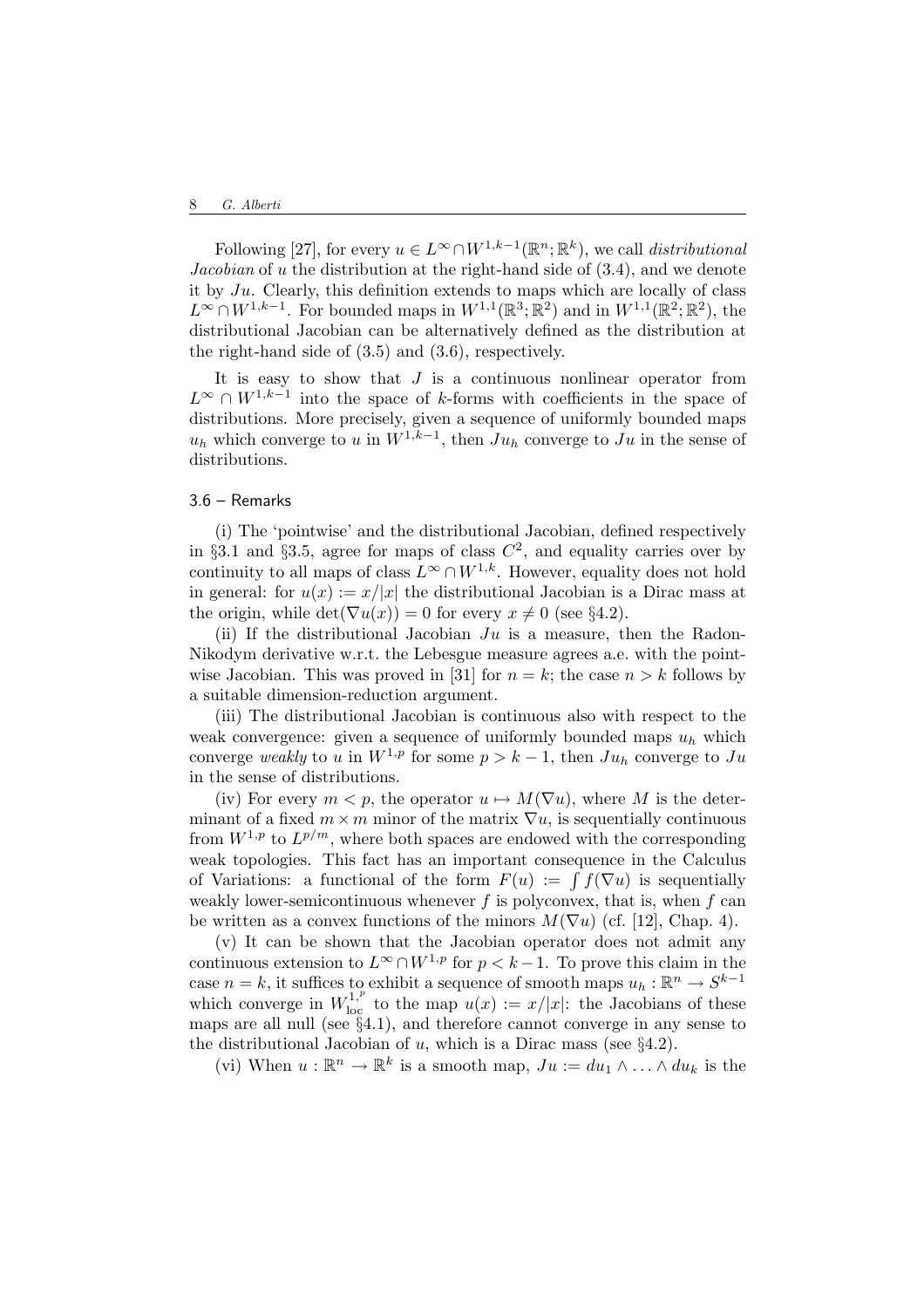pull-back according to u of the standard volume form on  $\mathbb{R}^k$ ,  $dy_1 \wedge \ldots \wedge dy_k$ . Since this form is the differential of the  $(k-1)$ -form

$$
\omega(y) := \frac{1}{k} \sum_{i=1}^{k} (-1)^{i-1} y_i \, \widehat{dy_i} \ ,
$$

and the differential commutes with the pull-back, then  $Ju$  agrees with the differential of the pull-back of  $\omega$  according to u: this is precisely identity (3.4). Now,  $dy_1 \wedge \ldots \wedge dy_k$  can be written as the differential of many other  $(k-1)$ -forms  $\omega$ , each one yielding a different variant of identity (3.4).<sup>7</sup> Our choice of  $\omega$  happens to be particularly convenient when dealing with  $S^{k-1}$ -valued maps.

(vii) The definition of distributional Jacobian for general  $n$  and  $k$  was given, in a slightly different form, by R. Jerrard and H.M. Soner in [26], [27]; the presentation given here follows closely that in [2]. For  $n = k$ , the distributional Jacobian was introduced by J. Ball [5] as distributional determinant (see also [24]). This definition hinges on a variant of identity (3.6) which was known before (C.B. Morrey used it to prove the weak semicontinuity of polyconvex functionals).

(viii) F.-B. Hang and F.-H. Lin proposed in [23] an alternative definition of distributional Jacobian for maps in the fractional Sobolev spaces  $W^{1-1/k,k}(\mathbb{R}^n;\mathbb{R}^k)$  (see also [3], Sect. 5). Note that for  $k > 2$  this space includes  $W^{1,k-1}(\mathbb{R}^n;\mathbb{R}^k)$ . Special cases of this definition appeared before in [7], [35]; in these papers the distributional Jacobian is known as topological singularity.

# 4. Jacobian of maps valued in spheres

For the rest of the paper we restrict our attention to maps u from  $\mathbb{R}^n$ into the sphere  $S^{k-1}$ . We will see that for maps with 'nice' singularities, the distributional Jacobian is related to the singularities by explicit formulas.

# 4.1 – Jacobian of smooth maps valued in  $S^{k-1}$

Let us begin with a simple remark: if  $u : \mathbb{R}^n \to S^{k-1}$  is a map of class  $C^1$ then  $Ju = 0$ . Indeed, the matrix  $\nabla u(x)$  has rank at most  $k-1$  because its columns belong to the tangent space to  $S^{k-1}$  at the point  $u(x)$ ; this means

<sup>7</sup>Accordingly, there are many variants of formula (3.6); the one which is most frequently used is  $\det(\nabla u) = \frac{\partial}{\partial x_1}$  $\left(u_1\frac{\partial u_2}{\partial x_2}\right)$  $-\frac{\partial}{\partial x_2}$  $\left(u_1\frac{\partial u_2}{\partial x_1}\right)$ ´ .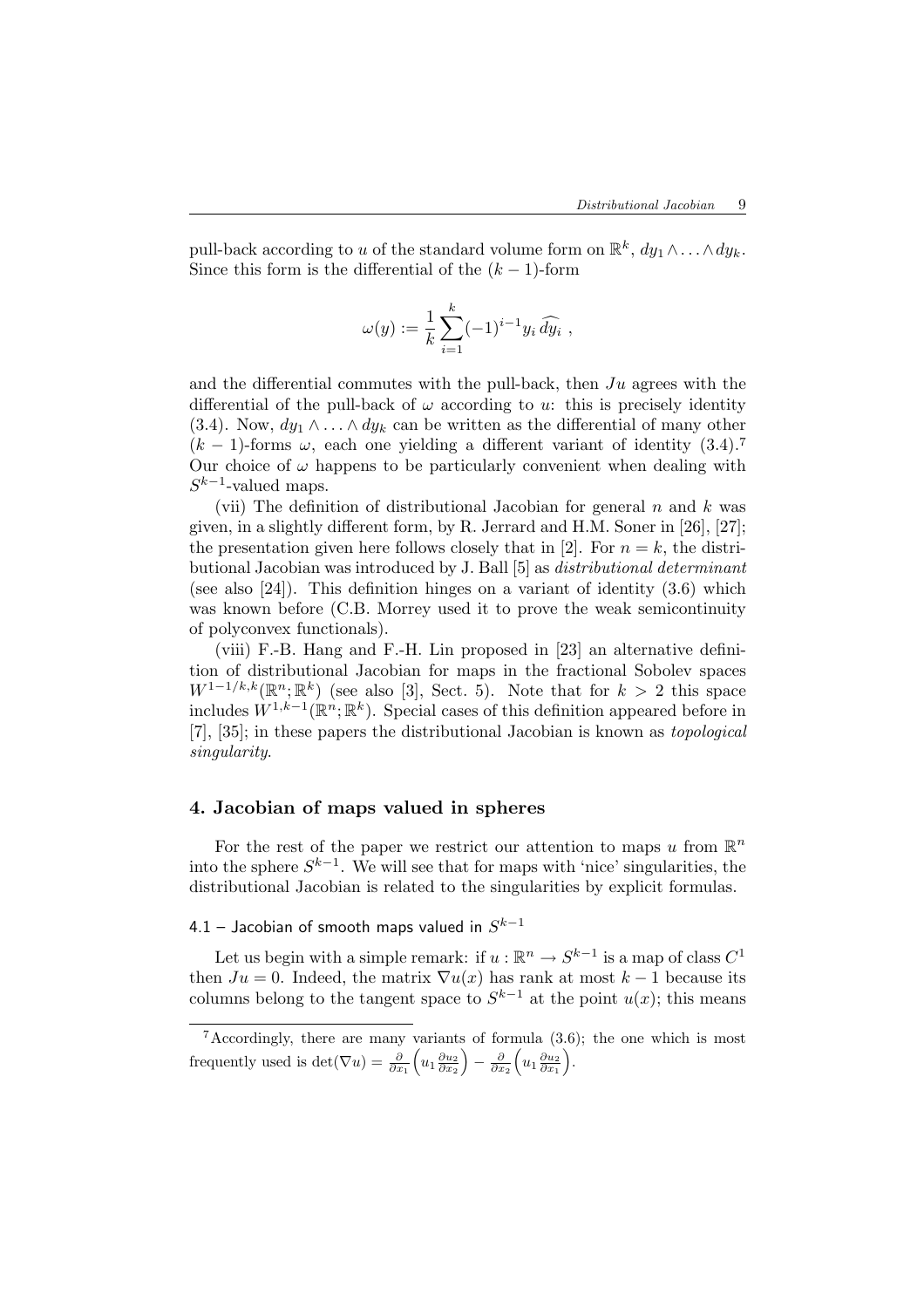that the linear functionals  $du_1(x), \ldots, du_k(x)$  are linearly dependent, and therefore their wedge product is null.

The same argument applies to the Jacobian of maps of class  $W^{1,k}$ , which is defined according to the pointwise formula (3.1). However, the conclusion may not hold for the distributional Jacobian of maps of class  $W^{1,k-1}$ . This is clarified by the following fundamental example.

### 4.2 – Example: the map  $x/|x|$

The map  $u : \mathbb{R}^k \to S^{k-1}$  defined by  $u(x) := x/|x|$  belongs to  $W^{1,p}_{\text{loc}}$  for every  $p < k$ . Its pointwise Jacobian is 0, but the distributional Jacobian is

$$
Ju = \alpha_k \delta_0 \tag{4.1}
$$

where  $\alpha_k$  is the volume of the unit ball in  $\mathbb{R}^k$ , and  $\delta_0$  is the Dirac mass at the origin. Formula (4.1) can be proved by approximation: consider the maps

$$
u_\varepsilon(x):=\left\{\begin{matrix}x/|x|&\text{if }|x|\geq \varepsilon\\x/\varepsilon&\text{if }|x|<\varepsilon\end{matrix}\right.,
$$

these maps are Lipschitz and converge to u in  $W^{1,p}_{loc}$  for every  $p < k$ ; moreover the Jacobians  $Ju_{\varepsilon} = \varepsilon^{-k} 1_{B(0,\varepsilon)}$  converge in the sense of measure to  $\alpha_k \delta_0$ , which therefore must agree with  $Ju$  by the continuity of the Jacobian.

### 4.3 – Maps with 'nice' singularities, case  $n = k$

Formula (4.1) is a particular case of a more general formula proved in [10]: if  $u : \mathbb{R}^k \to S^{k-1}$  is a map in  $W^{1,k-1}_{loc}$ , smooth outside a finite singular set  $S := \{x_i\}$ , then

$$
Ju = \alpha_k \sum_j d_j \delta_{x_j} \quad \text{where } d_j := \deg(u, \partial B_j, S^{k-1}). \tag{4.2}
$$

In this formula,  $B_j$  is a ball such that  $S \cap B_j = \{x_j\}$ , and  $\deg(u, \partial B_j, S^{k-1})$ stands for the *Brower degree* of the restriction of u to the sphere  $\partial B_i$  (and is often called degree of the singularity of u at  $x_j$ ). The invariance of degree under homotopy shows that the value of  $d_i$  does not depend on the choice of  $B_i$ .

## 4.4 – Proof of identity (4.2)

First of all, we remark that u can be approximated in  $W^{1,k-1}$  by maps  $\tilde{u}$  which are 'radial' close to the singularities, that is,  $\tilde{u}(x)$  depends only on the direction of  $x - x_j$  when  $|x - x_j|$  is sufficiently small.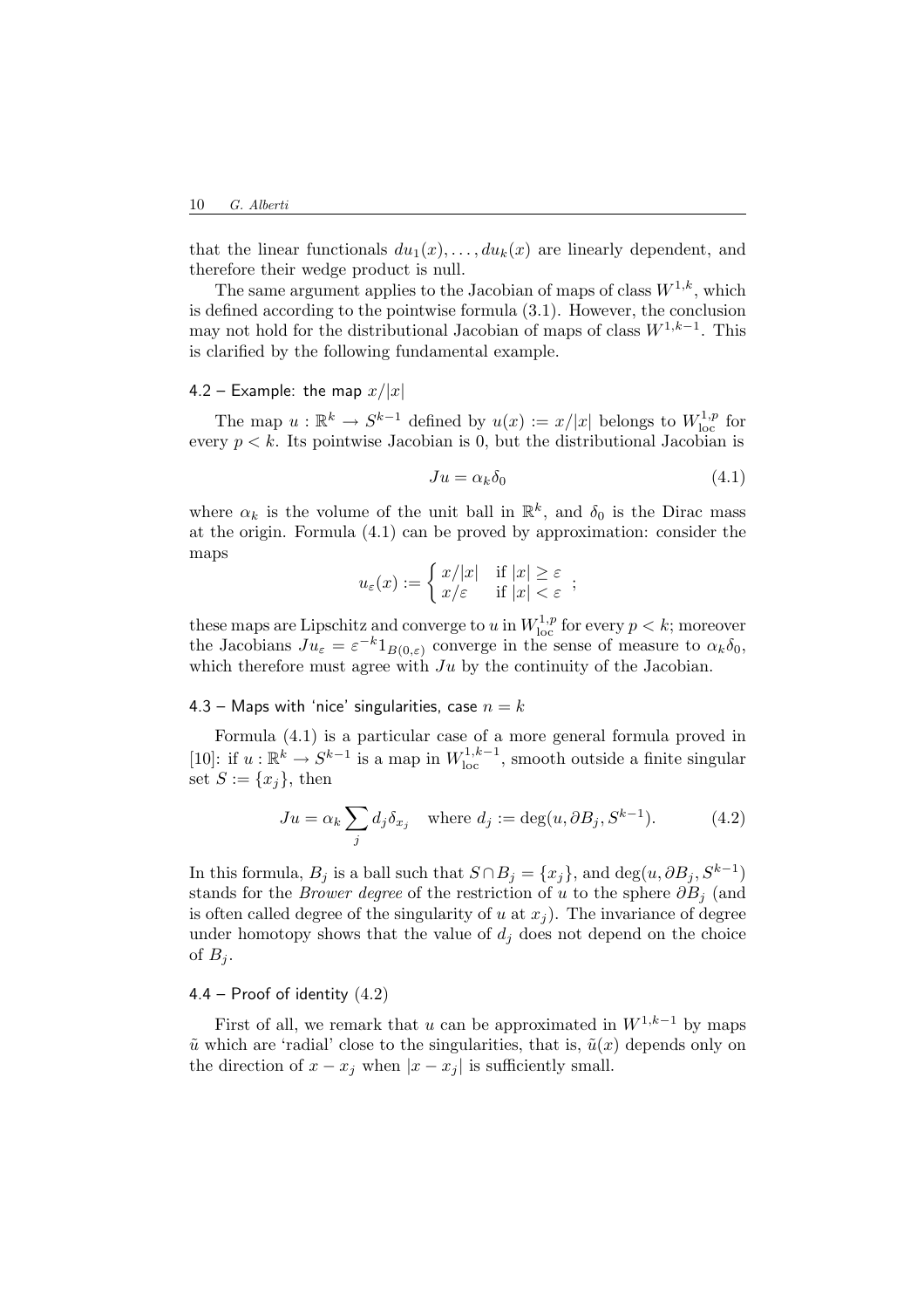By the continuity of the Jacobian, it suffices to prove (4.2) for such maps  $\tilde{u}$ . To this end, we proceed as in the proof of (4.1): for every positive  $\varepsilon$  sufficiently small we set

$$
\tilde{u}_\varepsilon(x):=\left\{\begin{matrix}\tilde{u}(x) & \text{if } |x-x_j|\geq \varepsilon \text{ for every }j,\\ \varepsilon^{-1}|x-x_j|\,\tilde{u}(x) & \text{if } |x-x_j|<\varepsilon \text{ for some }j.\end{matrix}\right.
$$

It is not difficult to show that the maps  $\tilde{u}_{\varepsilon}$  are Lipschitz and converge to  $\tilde{u}$ in  $W^{1,k-1}$ . Moreover the Jacobians  $J\tilde{u}_{\varepsilon}$  are uniformly bounded in  $L^1$  and supported on the union of the closures of the balls  $B(x_i, \varepsilon)$ , and finally the integral of  $J\tilde{u}_{\varepsilon}$  on  $B(x_j, \varepsilon)$  must be equal to  $\alpha_k d_j$  for every j by the area formula.<sup>8</sup> This information is enough to conclude that the Jacobians  $J\tilde{u}_{\varepsilon}$ converge to the measure  $\alpha_k \sum_j d_j \delta_{x_j}$ , which therefore must agree with  $J\tilde{u}$ .

4.5 – Maps with 'nice' singularities, case  $n = 3$ ,  $k = 2$ 

Let be given a map  $u : \mathbb{R}^3 \to S^1$  in  $W^{1,1}_{loc}$  which is smooth outside a smooth, closed, oriented curve  $M$ . Then the Jacobian  $Ju$ , viewed as a distribution with values in  $\mathbb{R}^3$ , is a measure supported on the curve M of the form

$$
Ju = \pi \, d \, \tau_M \, \mathcal{H}^1 \sqcup M \;, \tag{4.3}
$$

where  $\tau_M$  is the tangent unit vector that orients  $M, \mathscr{H}^1 \sqcup M$  is the length measure on M, and finally  $d := \deg(u, \partial E, S^1)$  with E any 2-dimensional disk that intersects M transversally at one point only.<sup>9</sup> In particular, the mass of the measure  $Ju$  is

$$
||Ju|| = \pi |d|\mathscr{H}^1(M) .
$$

Identity  $(4.3)$  can be derived from  $(4.2)$  by a suitable slicing argument (see [27]).

#### 4.6 – A Hodge-type operator

In order to write formulas  $(4.2)$  and  $(4.3)$  for general n and k, we must first introduce a variant of the Hodge operator: for every k-covector  $\lambda$ ,  $\star \lambda$ 

<sup>&</sup>lt;sup>8</sup>The integral of  $Ju_{\varepsilon}$  on  $B(x_j, \varepsilon)$  is equal to the integral on  $\mathbb{R}^k$  of  $\deg_j(y) :=$  $deg(\tilde{u}_{\varepsilon}, B(x_i, \varepsilon), y)$  – the degree of the restriction of  $\tilde{u}_{\varepsilon}$  to the ball  $B(x_i, \varepsilon)$  computed at the value  $y \in \mathbb{R}^k$ . One easily checks that  $\deg_j(y) = 0$  for  $|y| > 1$ , and  $\deg_j(y) = d_j$ for  $|y| < 1$ .

<sup>&</sup>lt;sup>9</sup>Clearly, formula (4.3) holds provided that  $E$  and its boundary are properly oriented (see [2], Sect. 3). The invariance of degree under homotopy shows that the value of d does not depend on the particular choice of E.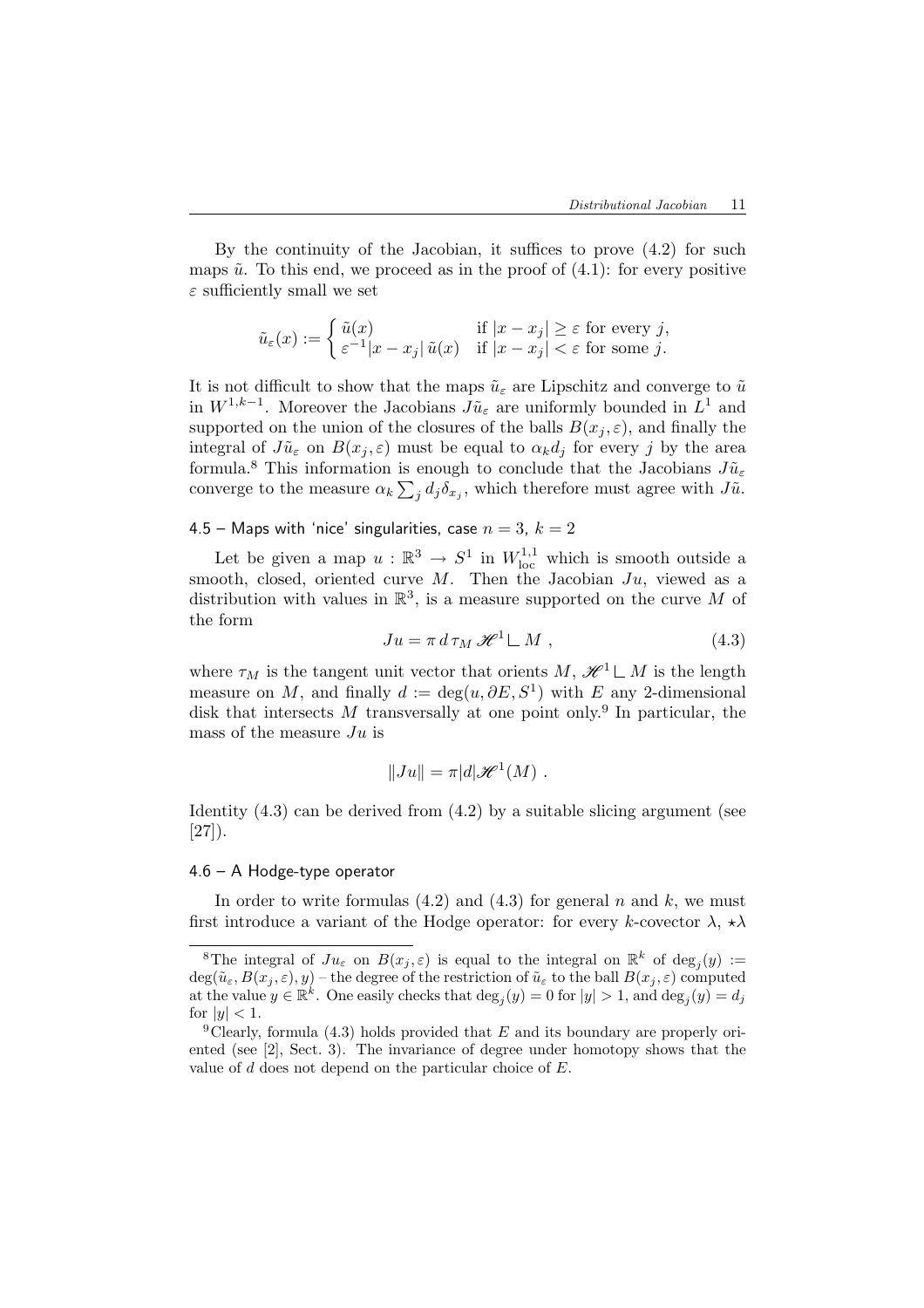is the k-vector defined by duality  $as^{10}$ 

 $\langle \omega; \star \lambda \rangle := \langle \omega \wedge \lambda; e_1 \wedge \ldots \wedge e_n \rangle$  for every  $(n - k)$ -covector  $\omega$ .

Despite a rather cryptic definition, the operator  $\star$  has a clear geometric meaning: when  $\lambda$  is simple – that is,  $\lambda = \lambda_1 \wedge ... \wedge \lambda_k$  where the  $\lambda_i$  are 1-covectors (linear functionals on  $\mathbb{R}^n$ ) – then  $\star\lambda$  can be written as a product of vectors  $v_1 \wedge \ldots \wedge v_{n-k}$  which span the kernel of  $\Lambda := (\lambda_1, \ldots, \lambda_k) : \mathbb{R}^n \to$  $\mathbb{R}^k$ .<sup>11</sup> In particular, given a smooth map  $u : \mathbb{R}^n \to \mathbb{R}^k$ ,  $\star Ju(x)$  is a simple kvector that spans the tangent plane to the level surface of u passing through x.

## 4.7 – Remarks

(i) Using the operator  $\star$ , we can write identities (3.2) and (3.3) in a more precise way: for a map  $u : \mathbb{R}^k \to \mathbb{R}^k$  of class  $C^1$  we have  $\star Ju = \det(\nabla u)$ , and for a map  $u : \mathbb{R}^3 \to \mathbb{R}^3$  we have  $\star Ju = \nabla u_1 \times \nabla u_2$ . Identities (4.1), (4.2), and (4.3) should be corrected accordingly.

(ii) Given a map  $u : \mathbb{R}^n \to \mathbb{R}^k$  of class  $L^{\infty} \cap W^{1,k-1}, \star Ju$  is a distribution with values in  $(n - k)$ -covectors. In other words,  $\star Ju$  is an  $(n - k)$ -current, that is, a generalized (oriented) surface of dimension  $n - k$ . Moreover, since Ju is a differential, then  $\star Ju$  is a boundary, and therefore it has no boundary. Clearly, these statements should be intended in the proper distributional sense. Elementary presentations of the theory of currents can be found in [30], [36].

### 4.8 – Maps with 'nice' singularities, general case

Let be given a map  $u : \mathbb{R}^n \to S^{k-1}$  in  $W^{1,k-1}_{loc}$ , smooth outside a regular  $(n-k)$ -dimensional surface (submanifold) M which is oriented, connected, and without boundary. Then

$$
\star Ju := \alpha_k d \tau_M \mathcal{H}^{n-k} \sqcup M , \qquad (4.4)
$$

where  $\tau_M$  is a simple  $(n-k)$ -vector with norm 1 that spans the tangent space M with the right orientation (cf. footnote 11), and  $d := \deg(u, \partial E, S^{k-1})$  is

<sup>&</sup>lt;sup>10</sup>In this formula,  $\langle ; \rangle$  stands for the duality product of covectors and vectors, and  $\{e_j\}$  is the standard basis of  $\mathbb{R}^n$ .

<sup>&</sup>lt;sup>11</sup>A product  $v := v_1 \wedge \ldots \wedge v_{n-k}$  is uniquely identified by the (oriented) linear space spanned by the vectors  $v_i$ , and by the volume of the parallelogram spanned by these vectors (which is the norm of v). In particular,  $v_1 \wedge \ldots \wedge v_{n-k} = 0$  if the vectors  $\{v_i\}$  are linearly dependent.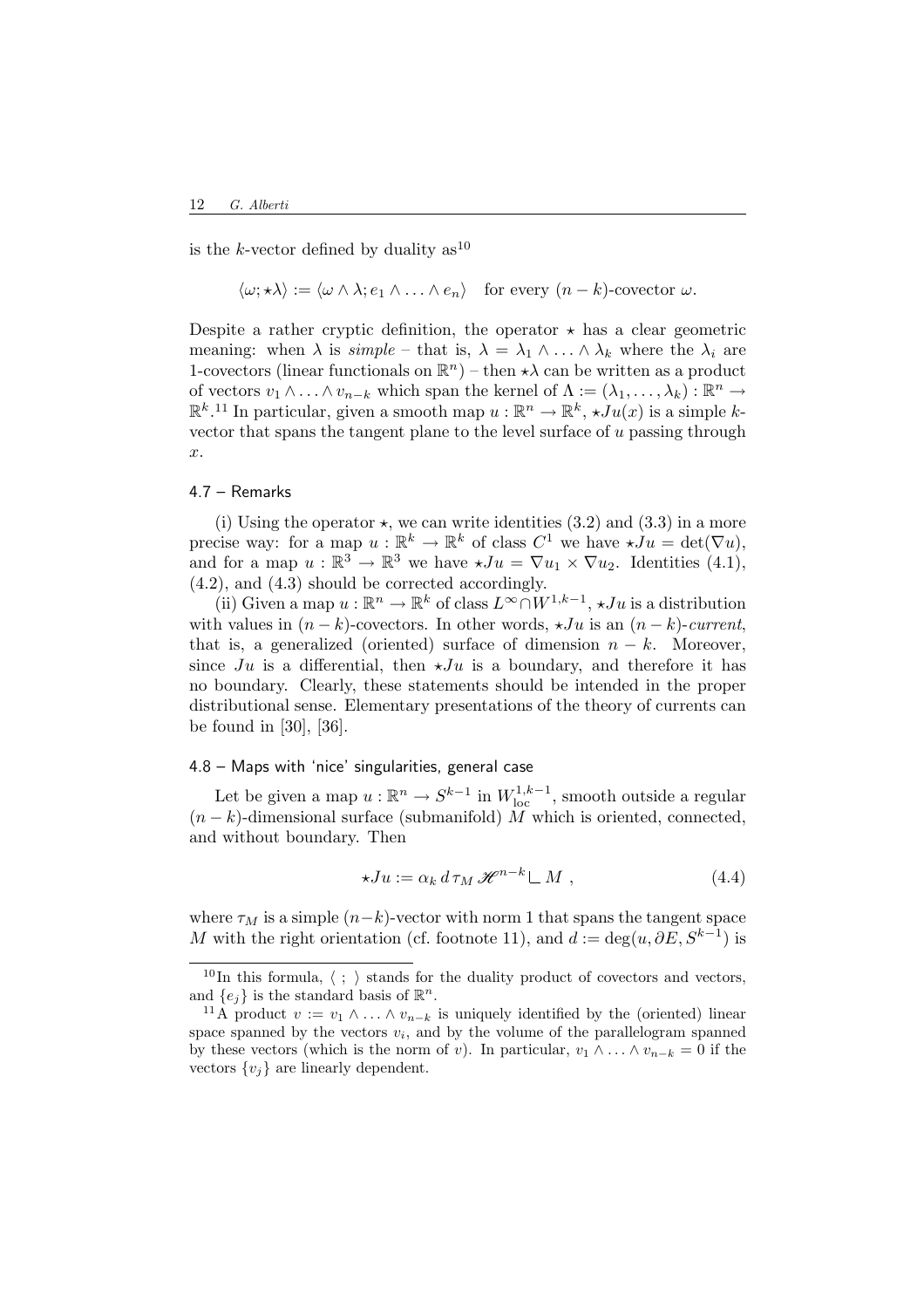the degree of the restriction of  $u$  to the boundary of a  $k$ -dimensional disk  $E$ that intersects M transversally at one point only.<sup>12</sup> In particular, the mass of the measure  $Ju$  is

$$
||Ju|| = \alpha_k |d|\mathcal{H}^{n-k}(M).
$$
\n(4.5)

The number d is called degree of the singularity of u at M. Identity  $(4.4)$ can be derived from (4.2) by a slicing argument (see [27]).

### 4.9 – Remarks

(i) If M is not connected, the number d that appears in  $(4.4)$  may be different for each connected component.

(ii) Identity  $(4.4)$  implies that the support of  $Ju$  is contained in the singularity of  $M$ , but since  $d$  can be 0, the inclusion may be strict. For this reason, we say that  $Ju$  represents the singularity of u which is topologically necessary. This explains the term 'topological singularity' used by some authors to denote Ju.

(iii) Identities  $(4.4)$  and  $(4.5)$  hold also if M is a finite union (not necessarily disjoint) of Lipschitz surface of dimension  $n - k$ , and u is continuous (or even locally  $W^{1,k}$ ) in the complement of M.

(iv) What can be said about the structure of  $Ju$  when u is smooth (continuous) in the complement of a generic closed set C? In this case,  $\star Ju$ is an  $(n-k)$ -current without boundary supported on C. It follows that  $\star Ju$ must be 0 if the Hausdorff dimension of C is strictly smaller than  $n-k$ <sup>13</sup> or if C is a connected  $(n-k)$  dimensional surface with non-empty boundary.<sup>14</sup>

(v) If we view characteristic functions of a set E in  $\mathbb{R}^n$  with regular boundary as a map valued in the 0-dimensional sphere  $S^0$  which is smooth outside a smooth hypersurface  $M$  without boundary, then identity  $(2.4)$  can be interpreted as a special case of (4.4), and (2.5) becomes a special case of (4.5). Thus the class of  $S^{k-1}$ -valued maps whose Jacobian is a measure can be regarded as a generalization of the class of finite perimeter sets.

<sup>&</sup>lt;sup>12</sup> Clearly, E and its boundary must be properly oriented for  $(4.4)$  to hold, cf. [3], Sect. 3.

<sup>&</sup>lt;sup>13</sup>A set C which is  $\mathscr{H}^{n-k}$ -negligible cannot support any  $(n-k)$ -current with boundary of finite mass. In fact, this is true even if C is  $(n-k)$ -purely unrectifiable, that is,  $\mathscr{H}^{n-k}(C \cap M) = 0$  for every  $(n-k)$ -dimensional surface M of class  $C^1$ .

<sup>&</sup>lt;sup>14</sup>A variant of the constancy lemma (cf. [36], Theorem 26.27) shows that an  $(n-k)$ current T without boundary supported on a smooth, connected surface M with dimension  $n - k$  can be written as  $T = d|M|$  where d is a constant and  $|M|$  denotes the current associated to  $M$ ; if  $M$  has non-empty boundary, then the only possibility is  $d = 0$ .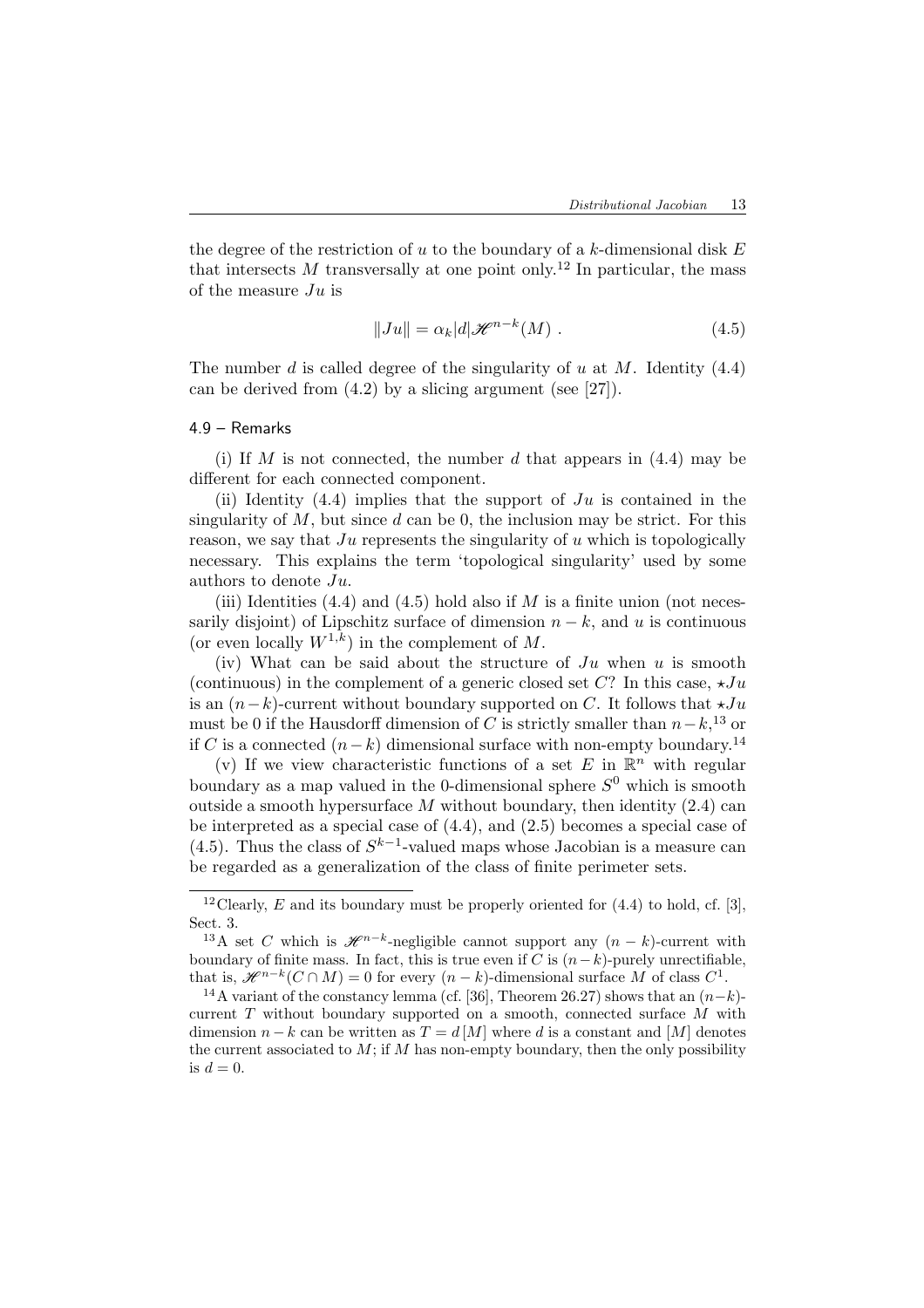# 5. Geometric structure of Jacobians

As pointed out in  $\S 3.1$ , identity  $(2.5)$  holds for any set of finite perimeter. provided the set  $\partial E$  is replaced by the essential boundary  $\partial_* E$  and the inner normal  $\nu_E$  is suitably defined. A similar situation occurs with identity (4.4):

#### 5.1 – Rectifiability of Jacobians

If  $u: \mathbb{R}^n \to S^{k-1}$  belongs to  $W^{1,k-1}$  and the Jacobian  $Ju$  is a bounded measure, then it can be written as

$$
\star Ju := \alpha_k d \tau_M \mathcal{H}^{n-k} \sqcup M , \qquad (5.1)
$$

where M is an  $(n-k)$ -rectifiable set,<sup>15</sup>  $\tau_M$  is an orientation of M,<sup>16</sup> and finally d is an integer multiplicity function.

In the language of currents, this statement is summarized by saying that if  $\star Ju$  has finite mass, then it agrees up to a factor  $\alpha_k$  with a rectifiable  $(n - k)$ -current with integer multiplicity (and since  $\star Ju$  has no boundary, it is also an integral current).

The proof of this result presented in [2] is based on a simple geometric intuition. Looking at the map  $u(x) := x/|x|$ , one immediately sees that the singular set – which supports the Jacobian – is the boundary of every level curve of the map u. In fact, the same is true for every map  $u : \mathbb{R}^n \to S^{k-1}$ with a singularity of degree  $d \neq 0$  at a smooth surface M with dimension  $n-k$ .

This observation can be turned into a rigorous statement which is valid for every map  $u : \mathbb{R}^n \to S^{k-1}$  of class  $W^{1,k-1}$  (see [2], Theorem 3.8): the  $(n - k)$ -current  $\star Ju$  agrees, up to the usual factor  $\alpha_k$ , with the boundary of a generic level surface of  $u$ , which is a rectifiable current of dimension  $n-k+1$ . Then the rectifiability of  $\star Ju$  follows immediately by the boundary rectifiability theorem of Federer and Fleming (see [36], Theorem 30.3).

#### 5.2 – Remarks

(i) For  $n = k$ , the rectifiability result in §5.1 simply states that  $\star Ju$ agrees, up to a factor  $\alpha_k$ , with a finite sum of Dirac masses with integer multiplicity (cf. [10]).

<sup>&</sup>lt;sup>15</sup>Namely, it can be covered by countably many  $(n - k)$ -dimensional surfaces of class  $C^1$ , except at most an  $\mathscr{H}^{n-k}$ -negligible subset.

<sup>&</sup>lt;sup>16</sup>A Borel map such that  $\tau_M(x)$  is a simple  $(n-k)$ -vector with norm 1 that spans the approximate tangent space to M at x for  $\mathscr{H}^{n-k}$ -almost every  $x \in M$ .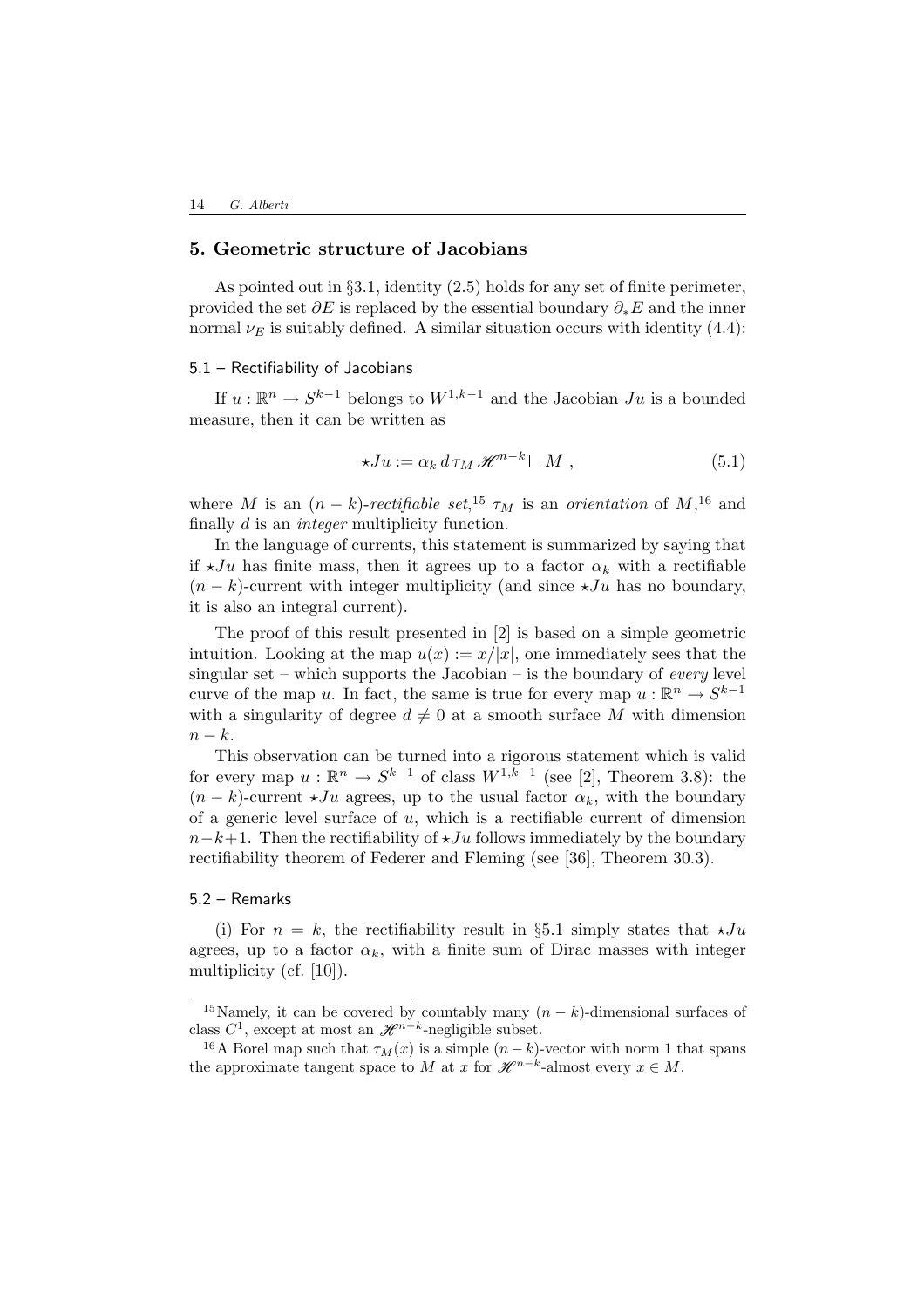(ii) The rectifiability of Jacobians can be viewed as a generalization of De Giorgi's rectifiability theorem for finite perimeter sets. However, there is an important difference: no characterization of M as discontinuity set of u has been found yet (in other words, there is no analogue of the essential boundary of finite perimeter sets).

(iii) The rectifiability of Jacobians was first proved by Jerrard and Soner [26] using a nice dimension-reduction argument, which relied on a rectifiability criterion due to B. White [38] (see also [25]). Hang and Lin [23] gave another proof, based on a different definition of distributional Jacobian and, once again, on the boundary rectifiability theorem. Special cases of this result were proved in [7], [8], [33].

### 5.3 – Relation with cartesian currents

In recent years, M. Giaquinta, G. Modica, and J. Souček proposed a different and more geometric approach to variational problems for vectorvalued maps  $u : \mathbb{R}^n \to \mathbb{R}^k$  where the unknown variable is the graph of u, viewed as an *n*-dimensional surface (more precisely, a rectifiable *n*-current), rather than the map  $u$  itself. This point of view is the basis of the theory of cartesian currents [21].

In particular, for maps  $u : \mathbb{R}^n \to S^{k-1}$  of class  $W^{1,k-1}$ , the distributional Jacobian can be recovered as part of the boundary of the graph of  $u$ <sup>17</sup>, and the rectifiability result stated in §5.1 is a corollary of the boundary rectifiability theorem of Federer and Fleming.

#### 5.4 – Which surfaces can support a Jacobian?

We have seen in §4.5 that the Jacobian of a map  $u : \mathbb{R}^k \to S^{k-1}$  with finitely many singularities  $\{x_i\}$  is (up to a factor  $\alpha_k$ ) a sum of Dirac masses at  $x_j$  with integer multiplicities. Conversely, given finitely many points  $x_j$ and integers  $d_j$ , there exists a map  $u : \mathbb{R}^k \to S^{k-1}$  with singular set  $\{x_j\}$ such that the degree of the singularity of u at  $x_j$  is  $d_j$  for every j. The construction of such u is not difficult. In particular, for  $k = 2$ , it suffices to take

$$
u(x) := \prod_j \left(\frac{x - x_j}{|x - x_j|}\right)^{d_j},
$$

<sup>&</sup>lt;sup>17</sup>The regular part of the graph of u is the set of all points  $(x, u(x))$  such that u is approximately differentiable at  $x$ ; to this set is canonically associated a rectifiable n-current with multiplicity 1, and its boundary is an  $(n - 1)$ -current of the form  $T \times S^{k-1}$ , where T is a  $(n-k)$ -current in  $\mathbb{R}^n$ . T agrees, up to some constant, with  $\star Ju.$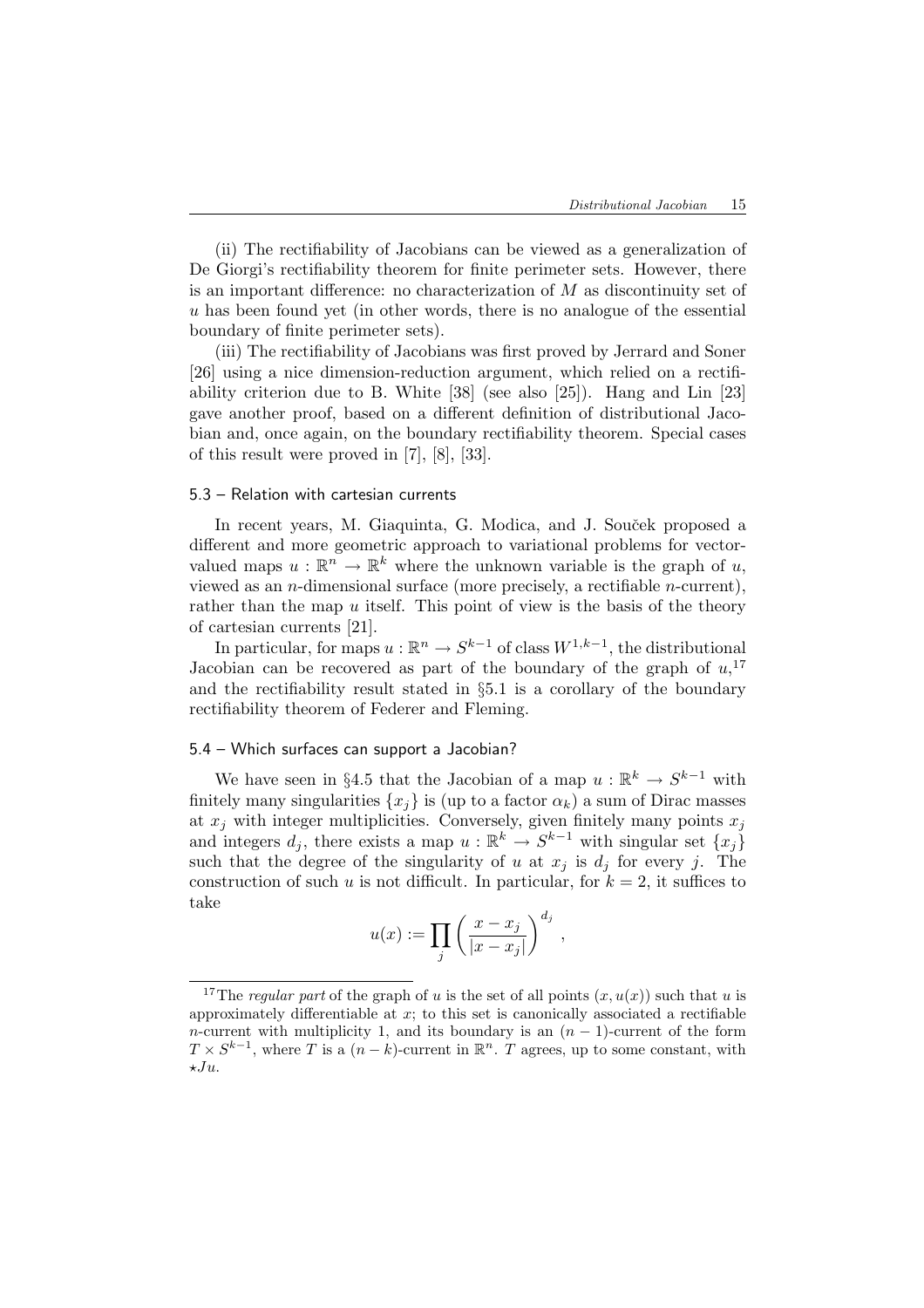where the product is defined by identifying  $\mathbb{R}^2$  and the complex field.

The question becomes more interesting for maps  $u : \mathbb{R}^n \to \mathbb{R}^k$  with  $n > k$ : we have seen in §4.8 that the Jacobian of a map with a smooth singular set  $M$  of codimension k is supported on this set, and more precisely is an integer multiple of (the current associated to) M itself. Then it is natural to ask if the converse is true:

QUESTION. – Given an integer d and an  $(n-k)$ -dimensional surface M in  $\mathbb{R}^n$ , connected, oriented, and without boundary, is it possible to find a map  $u: \mathbb{R}^n \to S^{k-1}$ , of class  $W^{1,k-1}$  and smooth outside M, with a singularity of degree d at  $M$  (so that in particular  $(4.4)$  holds)?

This and related questions have been studied extensively in [2]; I refer the reader to the original paper for precise statements and detailed proofs, and just recall here one of the main results:

The answer to the question above is positive for  $k = 2$  (see [2], §4.1).

A proof of this result is sketched in the next paragraph. But first, let me underline the essential point: given a smooth surface  $M$  of codimension  $k$ , it is always possible to construct a map on a tubular neighbourhood of M with singularity of prescribed degree d at  $M$ .<sup>18</sup> The real difficulty is to extend u to the rest of  $\mathbb{R}^n$  without introducing new singularities! This extension can always be done only if  $k = 2$  (see §5.6), and it is not obvious even when M is the usual threefold knot in  $\mathbb{R}^3$ .

5.5 – A construction for  $k = 2$  (see [2], §4.1)

Given  $M$  an oriented, compact smooth surface in  $\mathbb{R}^n$  with codimension two and no boundary, we look for a map  $u : \mathbb{R}^n \to S^1$  with singularity of degree d at M. I claim that it suffices to construct a smooth 1-form  $\omega$  on  $\mathbb{R}^n \setminus M$  such that

$$
\int_{\gamma} \omega = d \operatorname{link}(M, \gamma) \quad \text{for every closed curve } \gamma \text{ in } \mathbb{R}^n \setminus M,
$$
 (5.2)

where link $(M, \gamma)$  is the *linking number* of M and  $\gamma$ . Indeed, the integral of such a form  $\omega$  on every closed curve in the complement of M would be an integer, and then  $\omega$  would be the differential of a smooth map  $\theta$  from

<sup>&</sup>lt;sup>18</sup>U can be taken diffeomorphic to the product  $M \times B$  where B is the unit disk in  $\mathbb{R}^k$ . For  $d = 1$ , we can take  $u(t, x) := x/|x|$  for every  $(t, x) \in M \times B$ . For general d we can take  $u(t,x) := \phi_d(x/|x|)$  where  $\phi_d : S^{k-1} \to S^{k-1}$  is a smooth map with degree d.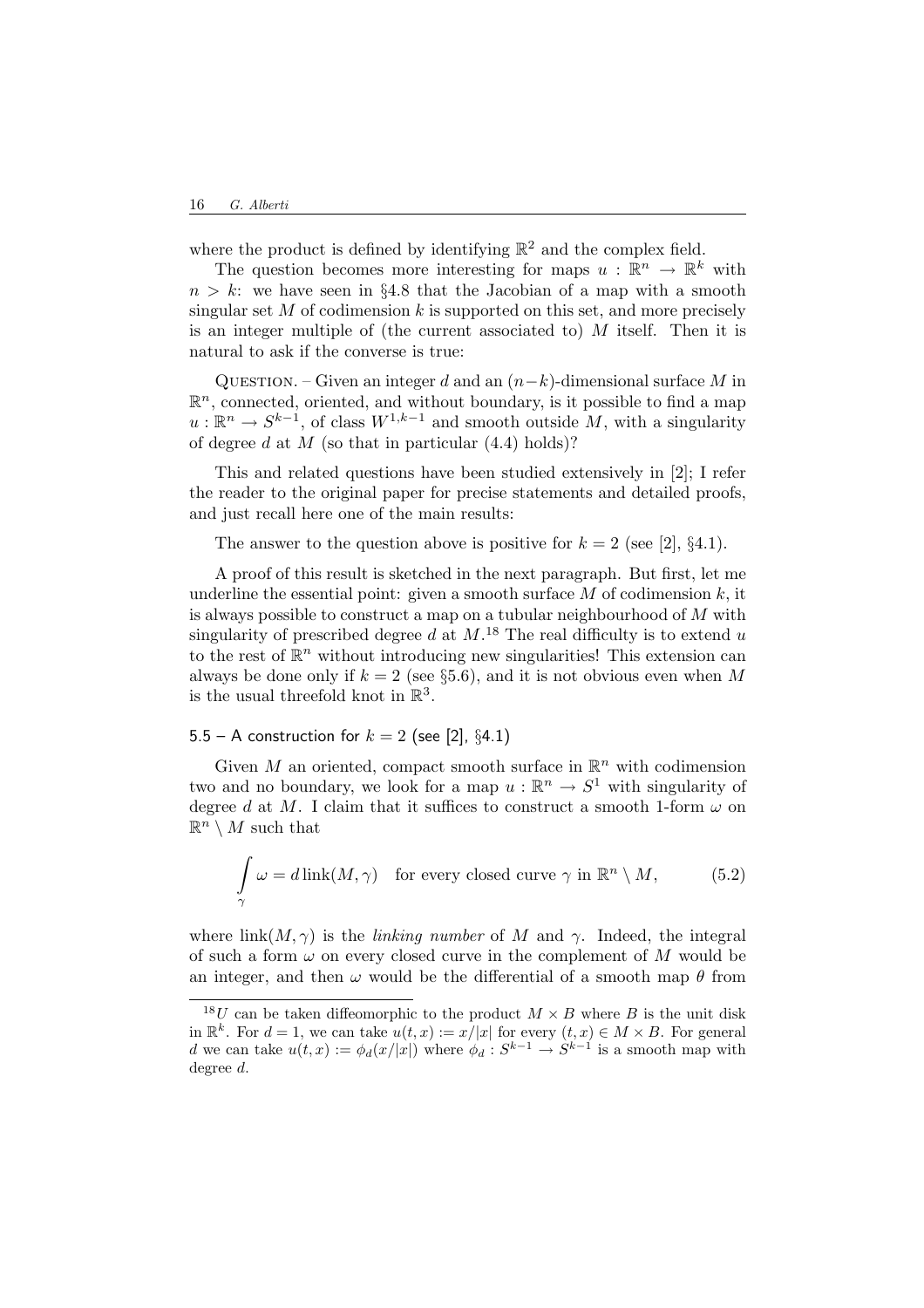$\mathbb{R}^n \setminus M$  into the quotient  $\mathbb{R}/\mathbb{Z}^{19}$  Moreover, setting  $u := \exp(2\pi i \theta)$ , (5.2) implies that the degree of the singularity of u around  $M$  is d.

It remains to construct  $\omega$  such that (5.2) holds. Recall that

$$
link(M, \gamma) = deg(\Phi, M \times \gamma, S^{n-1}),
$$

where  $\Phi(x, y) := (x - y)/|x - y|$  for every  $x, y \in \mathbb{R}^n$  with  $x \neq y$ . Denoting by  $\tilde{\omega}$  the pull-back of the volume form on  $S^{n-1}$  according to  $\Phi$ , the area formula implies that  $\deg(\Phi, M \times \gamma, S^{n-1})$  times the volume of  $S^{n-1}$  (that is,  $n\alpha_n$ ) agrees with the integral of  $\tilde{\omega}$  on  $M \times \gamma$ , that is

$$
n\alpha_n \operatorname{link}(M, \gamma) = \int_{M \times \gamma} \tilde{\omega} = \int_{y \in \gamma} \left[ \int_{x \in M} \tilde{\omega}(x, y) \right]. \tag{5.3}
$$

Since the integral of an  $(n-1)$ -form over an  $(n-2)$ -dimensional surface  $M$  is a 1-covector (for a precise definition, see [2], Sect. 2), the integral within square brackets in (5.3) defines for every  $y \notin M$  a smooth 1-form that satisfies (5.2) up to a factor  $d/(n\alpha_n)$ . To conclude, it suffices to set

$$
\omega(y) := \frac{d}{n\alpha_n} \int\limits_{x \in M} \tilde{\omega}(x, y) \quad \text{for every } y \in \mathbb{R}^n \setminus M.
$$

### 5.6 – Connections to topology

The problem of constructing (or extending) a map  $u$  with prescribed singularity M has a clear topological flavour, and indeed it is related to well-known problems in algebraic topology.

Let M be an oriented surface in  $\mathbb{R}^n$  of codimension k and without boundary, and assume that there exists a map  $u : \mathbb{R}^n \to S^1$  which is smooth in the complement of M, and can be written as  $u(t, x) = x/|x|$  in a tubular neighbourhood of M identified with the product  $M \times B$  as in footnote 18. Then, given a regular value  $y$  of  $u$ , the set

$$
N := u^{-1}(y)
$$

is a smooth surface of dimension  $n - k + 1$  in  $\mathbb{R}^n$  with boundary M.

<sup>&</sup>lt;sup>19</sup>Compare with this well-known statement: a 1-form  $\omega$  on an open set  $\Omega$  in  $\mathbb{R}^n$ is the differential of a real function on  $\Omega$  if (and only if) the integral of  $\omega$  on every closed curve in  $\Omega$  is null.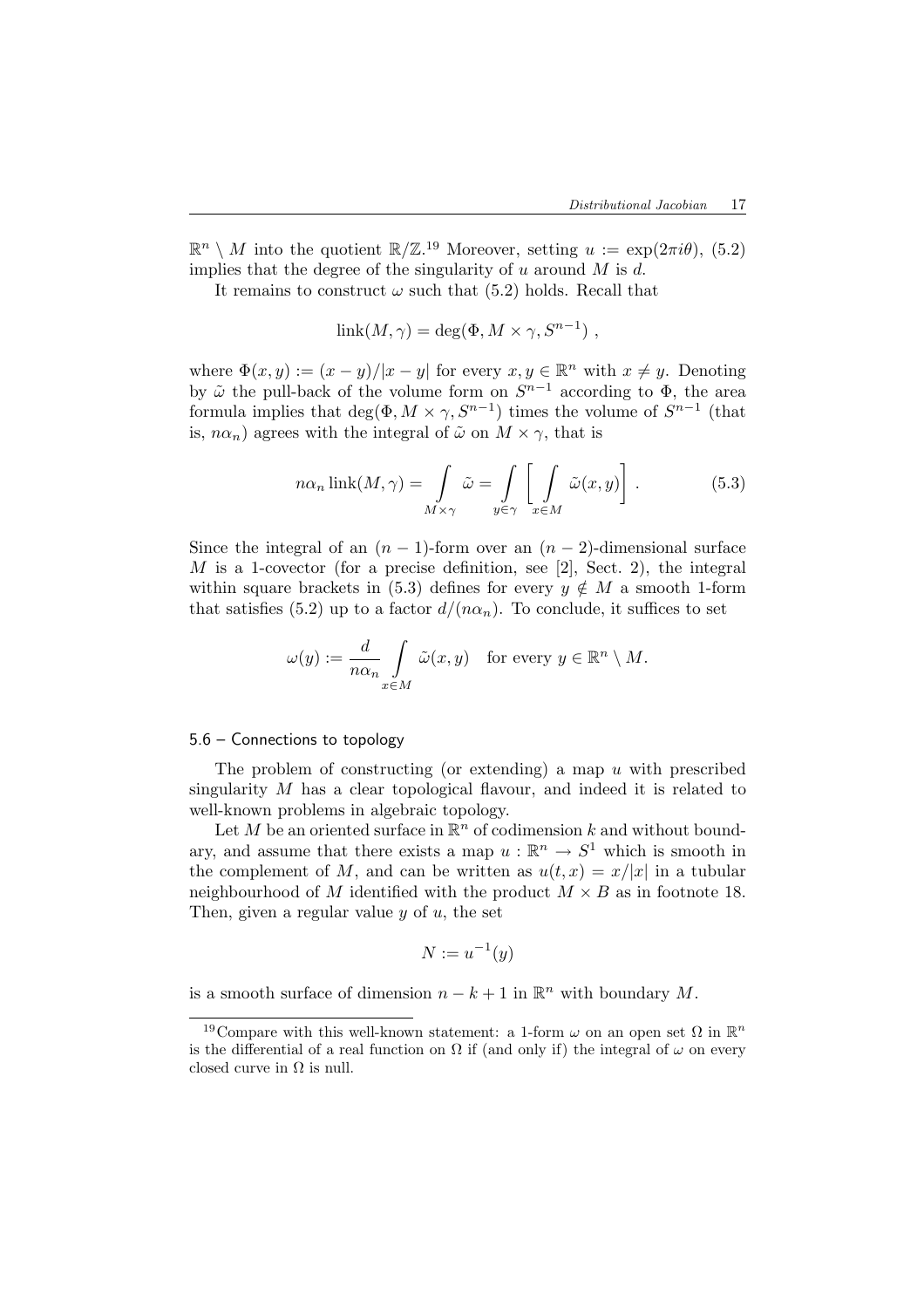In fact, the existence of u yields even more: if  $S_1, \ldots, S_k$  are transversal  $(k-2)$ -dimensional spheres of radius 1 on  $S^{k-1}$  (for  $k=2$ , just two couples of antipodal points), then the sets

$$
N_i := u^{-1}(S_i) \cap M
$$

are transversal, smooth hypersurfaces<sup>20</sup> in  $\mathbb{R}^n$  without boundary, whose intersection is exactly  $M$ . That is,  $M$  is a *complete intersection*.

Hence the construction in §5.5 implies that every oriented smooth surface M of codimension two in  $\mathbb{R}^n$  is the boundary of an oriented smooth surface of codimension 1, and is a complete intersection.

Since this result does not hold for all surfaces M of codimension  $k > 2$ (cf. [37], [6]), in general the answer to the question posed in §5.4 should be negative. However, it is possible to construct a map  $u$  with singularity of degree d at a given surface M of codimension  $k$ , provided we allow u to be singular also in some additional set S of codimension  $k+1$ , see [2], Theorem 5.10.<sup>21</sup> Note that formula (4.4) holds for such maps, because the set S is to small too support the Jacobian of  $u$ .

### 5.7 – Remarks

(i) If M is not connected, the construction described in  $\S 5.5$  can be modified so that  $u$  has singularities of different degree on each connected component of M.

(ii) For  $k = 1$ , the question considered in §5.4 becomes: given a smooth oriented hypersurface  $M$  in  $\mathbb{R}^n$  without boundary, is it the a boundary of an open set? the answer is positive if we assume that M is connected, and negative otherwise (consider M made of two parallel lines in the plane, with same orientation).

(iii) The following question is related to the converse of the rectifiability of Jacobian stated in §5.1, and can be viewed as a generalization of the problem considered in §5.4: given an integral current T in  $\mathbb{R}^n$ , of codimension k and without boundary, can we find  $u \in W^{1,k-1}(\mathbb{R}^n; S^{k-1})$  such that  $\star Ju = \alpha_k T$ ? The answer is positive for all n and k, see [2], Theorem 5.6.

#### REFERENCES

[1] G. Alberti: Un risultato di convergenza variazionale per funzionali di tipo Ginzburg-Landau in dimensione qualunque (A variational convergence result

<sup>&</sup>lt;sup>20</sup>This may not be true for u, but it is true for a generic perturbation of u.

 $^{21}$ In this theorem it is actually assumed that M is a polyhedral chain.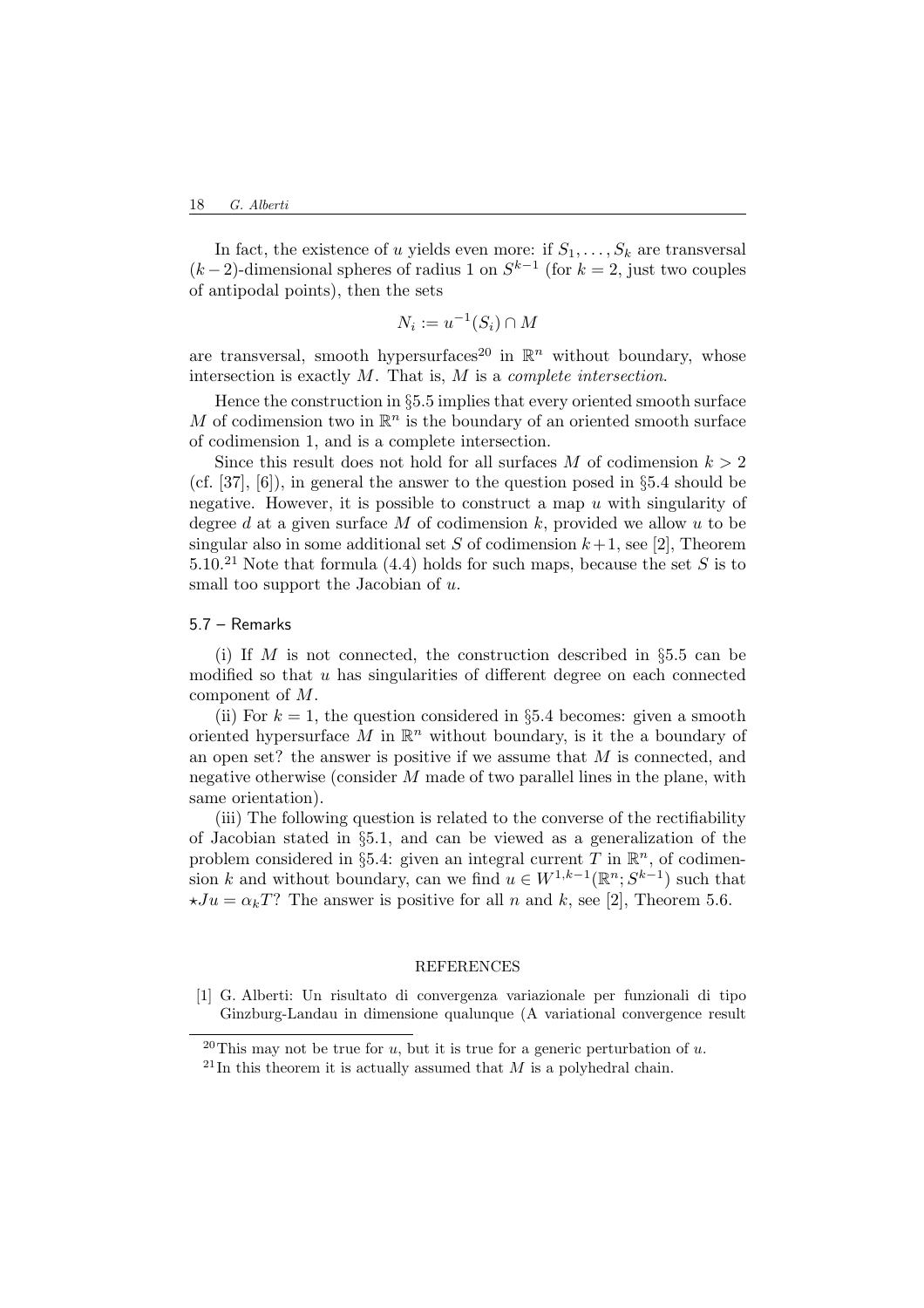for functionals of Ginzburg-Landau type in any dimension). Boll. Un. Mat. Ital. B (8), 4 (2001), 289–310.

- [2] G. Alberti, S. Baldo, G. Orlandi: Functions with prescribed singularities. J. Eur. Math. Soc., 5 (2003), 275–311.
- [3] G. Alberti, S. Baldo, G. Orlandi: Variational convergence for functionals of Ginzburg-Landau type. Indiana Univ. Math. J., 54 (2005), 1411–1472.
- [4] L. Ambrosio, N. Fusco, D. Pallara: Functions of bounded variation and free discontinuity problems. Oxford Mathematical Monographs. Oxford Science Publications, Oxford, 1999.
- [5] J.M. Ball: Convexity conditions and existence theorems in nonlinear elasticity. Arch. Rational Mech. Anal., 63(1977), 337–403.
- [6] J. Bochnak, W. Kucharz: Complete intersections in differential topology and analytic geometry. Boll. Un. Mat. Ital. B (7), 10 (1996), 1019–1041.
- [7] J. Bourgain, H. Brezis, P. Mironescu: On the structure of the Sobolev space  $H^{1/2}$  with values into the circle. C. R. Acad. Sci. Paris Sér. I Math., 310 (2000), 119–124.
- [8] J. Bourgain, H. Brezis, P. Mironescu:  $H^{1/2}$ -maps with values into the circle: minimal connections, lifting, and the Ginzburg-Landau equation. Publ. Math. *Inst. Hautes Études Sci.*, **99** (2004), 1–115.
- [9] J. Bourgain, H. Brezis, P. Mironescu: Lifting, degree, and distributional Jacobian revisited. Comm. Pure Appl. Math., 58 (2005), 529–551.
- [10] H. Brezis, J.-M. Coron, E. Lieb: Harmonic maps with defects. Commun. Math. Phys., 107 (1986), 649–705.
- [11] R. Caccioppoli: Misura e integrazione sugli insiemi dimensionalmente orientati, I e II. Rend. Acc. Naz. Lincei (8), 12 (1952), 3–11, and 137–146.
- [12] B. Dacorogna: Direct Methods in the Calculus of Variations. Applied Math. Sciences, 78. Springer-Verlag, New York 1989.
- [13] E. De Giorgi: Su una teoria generale della misura  $(r-1)$ -dimensionale in uno spazio a r dimensioni. Ann. Mat. Pura Appl.  $(4)$ , **36** (1954), 191–213.
- [14] E. De Giorgi: Nuovi teoremi relativi alle misure  $(r 1)$ -dimensionali in uno spazio a r dimensioni. Ricerche Mat., 4 (1955), 95–113.
- [15] F. Demengel: Une caractérisation des applications de  $W^{1,1}(B^n;S^1)$  qui peuvent être approchées par des fonctions régulières [A characterization of maps in  $W^{1,1}(B^n; S^1)$  that can be approximated by smooth maps]. C. R. Acad. Sci. Paris Sér. I Math. 310 (1990), 553-557.
- [16] L.C. Evans, R.F. Gariepy: Measure theory and fine properties of functions. Studies in Advanced Mathematics. CRC Press, Boca Raton, 1992.
- [17] H. Federer: A note on the Gauss Green theorem. Proc. Amer. Math. Soc., 93 (1959), 418–491.
- [18] H. Federer: Geometric measure theory. Grundlehren der mathematischen Wissenschaften, 153. Springer, Berlin-New York, 1969. Reprinted in the series Classics in Mathematics. Springer, Berlin-Heidelberg, 1996.
- [19] H. Federer, W.H. Fleming: Normal and integral currents. Ann. of Math. (2), 72 (1960), 458–520.